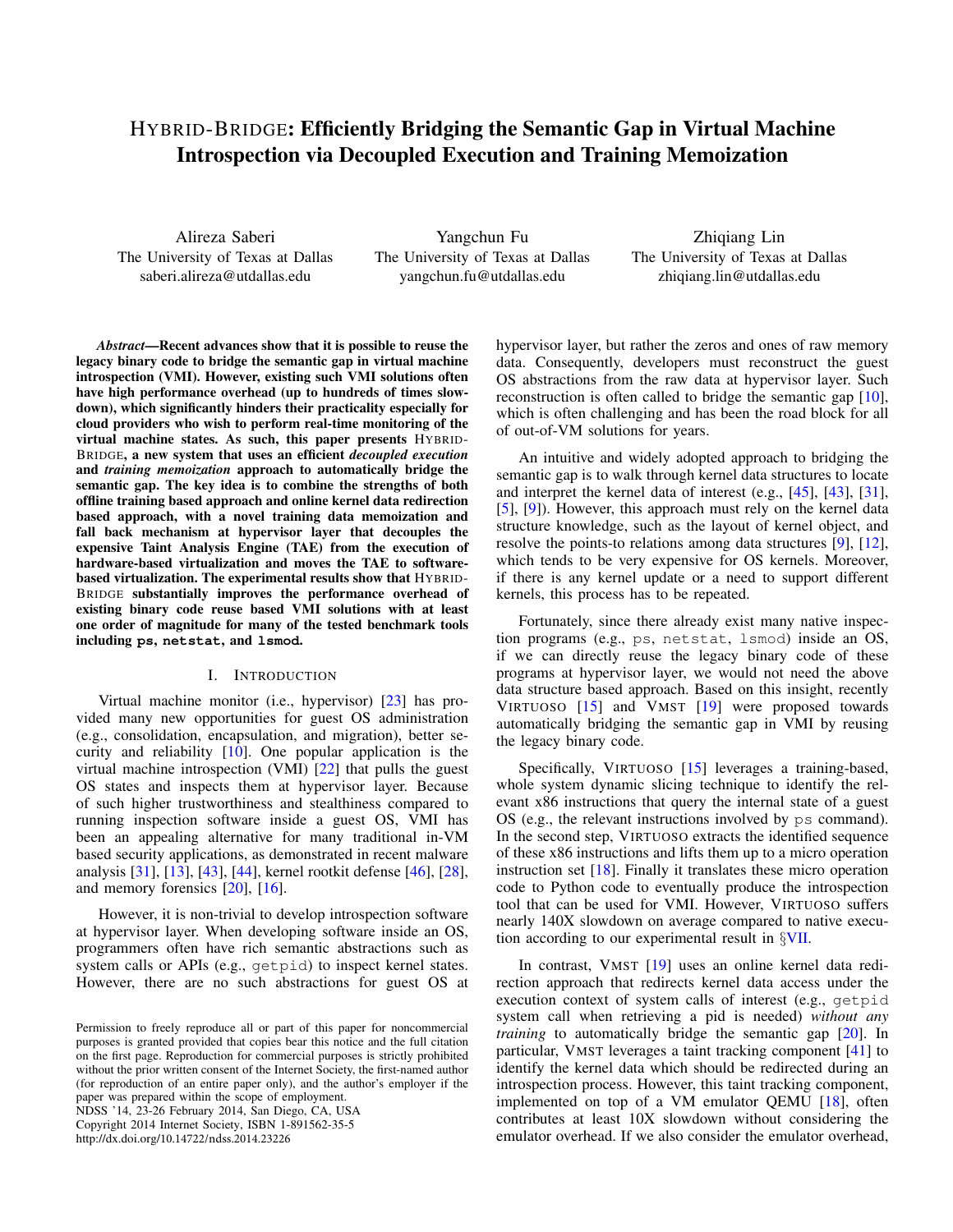<span id="page-1-0"></span>

Fig. 1: Code Snippet of System Call sys\_getpid and the Corresponding Data Structures in Linux Kernel 2.6.32.8.

VMST would have up to hundreds of times performance slowdown.

As a result, the huge performance overhead of these existing solutions significantly hinders their practicality, especially for critical users such as cloud providers who wish to perform real-time monitoring of VM states at large scale. Therefore, in this paper we present HYBRID-BRIDGE, a hybrid approach that combines the strengths of both VIRTUOSO (from the perspective of offline training) and VMST (from the perspective of online taint analysis [\[41\]](#page-14-9) and kernel data redirection [\[19\]](#page-13-7)). At a high level, HYBRID-BRIDGE uses an *online* memoization [\[39\]](#page-14-10) approach that caches the trained meta-data in an online fashion for a hardware-virtualization based VM (e.g., KVM [\[33\]](#page-14-11)) to execute the native inspection command such as ps,lsmod,netstat, and a *decoupled execution* approach that decouples the expensive taint analysis from the execution engine, with an online *fall back* mechanism at hypervisor layer to remedy the coverage issue when the meta-data is incomplete. With such a design, our experimental results show that HYBRID-BRIDGE achieves one order of magnitude faster performance than that of similar systems such as VIRTUOSO and VMST.

More specifically, HYBRID-BRIDGE decouples the expensive online dynamic taint analysis from hardware-based virtualization through online memoization of the meta-data, and we call this execution component FAST-BRIDGE. However, we still need a component to perform the slow taint analysis and precisely tell those redirectable instructions (which are part of the meta-data), and this is done by the second component we call SLOW-BRIDGE. Therefore, HYBRID-BRIDGE is a combination of SLOW-BRIDGE, which extracts the meta-data using the online kernel data redirection approach from a software virtualization-based VM (e.g., QEMU [\[18\]](#page-13-8)), and FAST-BRIDGE, a fast hardware virtualization-based execution engine via memoization of the trained meta-data from SLOW-BRIDGE. End users will only need to execute the native inspection utilities in FAST-BRIDGE to perform VMI, and SLOW-BRIDGE will be automatically invoked by the underlying hypervisor.

HYBRID-BRIDGE does not have the path coverage issues as VIRTUOSO because it contains a fall back mechanism that works similarly to the OS page fault handler. That is, whenever there is a missing meta-data, HYBRID-BRIDGE will suspend the execution of FAST-BRIDGE and fall back to SLOW-BRIDGE to identify the missing meta-data for the executing instructions. After SLOW-BRIDGE identifies the missing metadata, it will update and memoize the trained meta-data, and dynamically patch the kernel instructions in FAST-BRIDGE and resume its execution. Therefore, HYBRID-BRIDGE executes the instructions natively in FAST-BRIDGE most of the time. Only when the trained meta-data is incomplete, it falls back to the SLOW-BRIDGE. These VM-level fall-back, memoization, and synchronization can be realized thanks to the powerful control from hypervisor.

In short, this paper makes the following contributions:

- *•* We present a novel *decoupled execution* scheme that decouples an expensive online taint analysis engine from hardware-based virtualization to achieve efficient VMI.
- *•* We also propose a novel *training memoization* that caches the trained meta-data from software virtualization (e.g., QEMU) to avoid the recomputation of redirectable instruction identification.
- *•* All these techniques are transparent to the user level inspection programs as well as end users. Orchestrated by hypervisor, these techniques together substantially improve the performance of the existing VMI solutions by one order of magnitude.
- We demonstrate it is practical to have a hybrid approach to bridging the ideas of two different VMI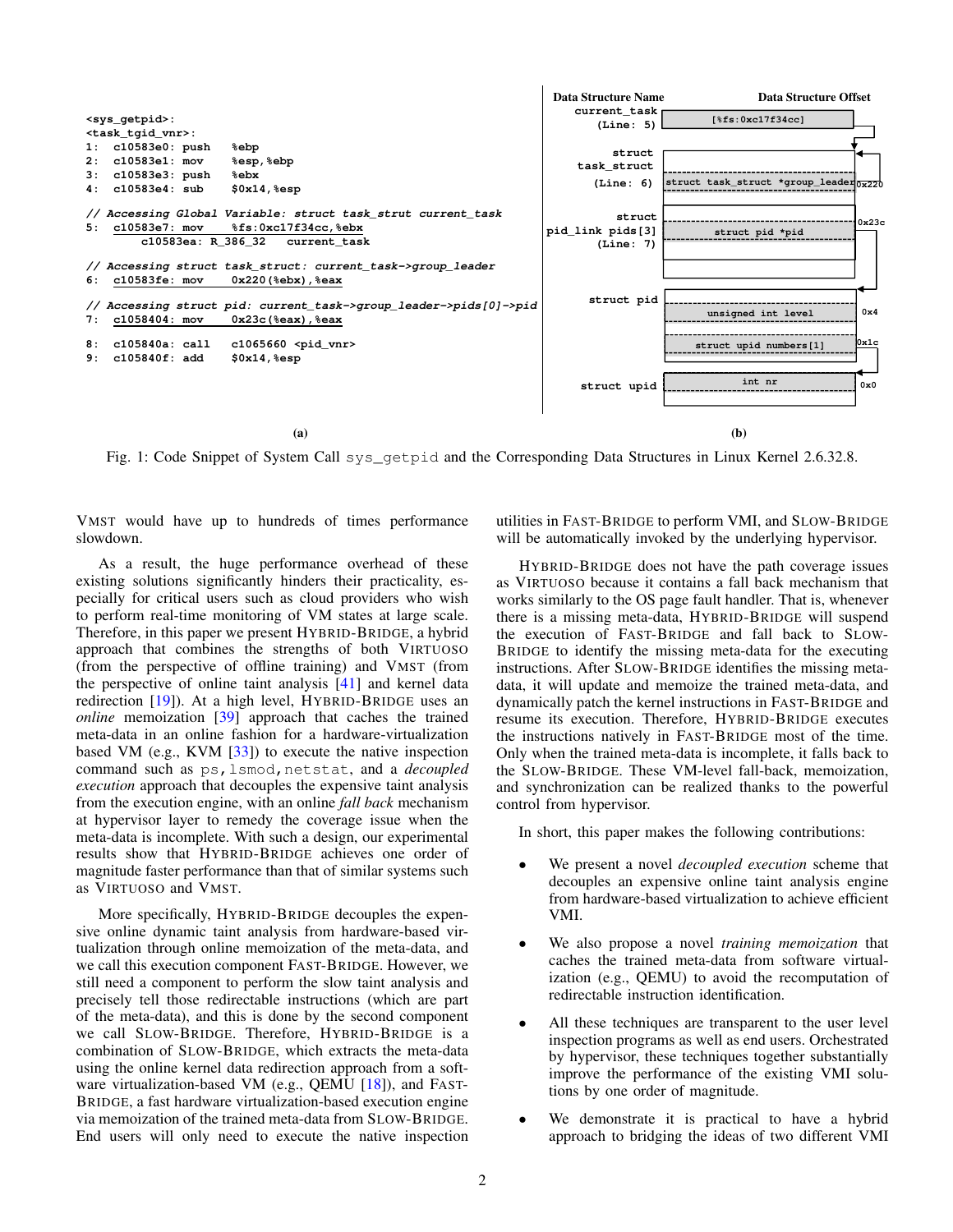<span id="page-2-1"></span>

## **HYBRID-BRIDGE**

Fig. 2: An overview of HYBRID-BRIDGE.

solutions (VIRTUOSO and VMST), to improve the performance of VMST without suffering the path coverage issues of VIRTUOSO.

The rest of the paper is organized as follows: in *§*[II,](#page-2-0) we give an overview of HYBRID-BRIDGE. Then, we provide the detailed design of each component of HYBRID-BRIDGE, namely FAST-BRIDGE, SLOW-BRIDGE, and FALLBACK from *§*[III](#page-3-0) to *§*[V.](#page-8-0) In *§*[VI,](#page-8-1) we share the implementation details. In *§*[VII,](#page-9-0) we present our evaluation result. We discuss the limitation and future work in *§*[VIII,](#page-11-0) and review related work in *§*[IX.](#page-12-0) Finally, *§*[X](#page-13-9) concludes.

#### II. BACKGROUND AND OVERVIEW

<span id="page-2-0"></span>Observation. Similar to VMST [\[19\]](#page-13-7), the main goal of HYBRID-BRIDGE is to enable native inspection utilities (e.g., ps, lsmod) to transparently investigate a remote system outof-VM. This goal is achieved by forwarding special kernel data from a remote system (i.e., untrusted VM) to a local system (i.e., trusted VM).

We use a simple inspection program, GetPid, to illustrate the basic idea behind HYBRID-BRIDGE. GetPid invokes the sys\_getpid system call to retrieve a running process's ID. Fig. [1](#page-1-0) (a) shows a code snippet of sys\_getpid of Linux kernel 2.6.32.8. In particular, sys\_getpid kicks off by accessing current\_task, a global pointer which points to the current running task at line 5, then dereferences the group\_leader field to access the *group leader task structure* at line 6. Next, it dereferences the pointer to group\_leader of task\_struct at line 7 to access the pid field. Note that the real PID value is stored in int nr field of struct upid. For the sake of brevity we only show the partial code and the data structures accessed during sys\_getpid illustrated in Fig[.1.](#page-1-0)

It is important to notice that all of these data structures are accessed by dereferencing a global variable, current\_task, and traversing the subsequent data structures. This observation, as first discovered by VMST [\[19\]](#page-13-7), lays one of the foundations of HYBRID-BRIDGE; namely, by fetching specific kernel global variables (e.g. current\_task) and all of their derived data structures from the OS kernel of a remote VM, a commodity inspection tool can automatically achieve introspection capabilities. We refer to this technique as *data redirection*.

System Overview. At a high level, HYBRID-BRIDGE enables inspection tools in a trusted VM to investigate an untrusted system memory using native system calls and APIs as if they are investigating the trusted VM. HYBRID-BRIDGE achieves this goal by using data redirection (or forwarding) at kernel level. As shown in Fig. [2,](#page-2-1) there are three key components inside HYBRID-BRIDGE: SLOW-BRIDGE, FAST-BRIDGE and FALLBACK. SLOW-BRIDGE and FAST-BRIDGE are both capable of redirecting kernel data and enable commodity inspection tools to investigate the untrusted system memory. The main difference, as indicated by their names, is the lower performance overhead in FAST-BRIDGE compared to SLOW-BRIDGE.

Given an introspection tool *T*, as illustrated in Fig. [2,](#page-2-1) HYBRID-BRIDGE executes it in FAST-BRIDGE. With the *Meta-Data* provided by SLOW-BRIDGE and memoized by FALLBACK, FAST-BRIDGE enables *T* to investigate untrusted system memory with low overhead. In case that the *Meta-Data* is not rich enough to guide FAST-BRIDGE, FAST-BRIDGE will suspend its VM execution, and request the trusted VM inside SLOW-BRIDGE to execute *T* with the same untrusted memory snapshot as input through FALLBACK component. Similar to VMST, SLOW-BRIDGE monitors the execution of *T* and uses a *taint analysis* engine to infer the data redirection policy for each instruction. These inferred information, being part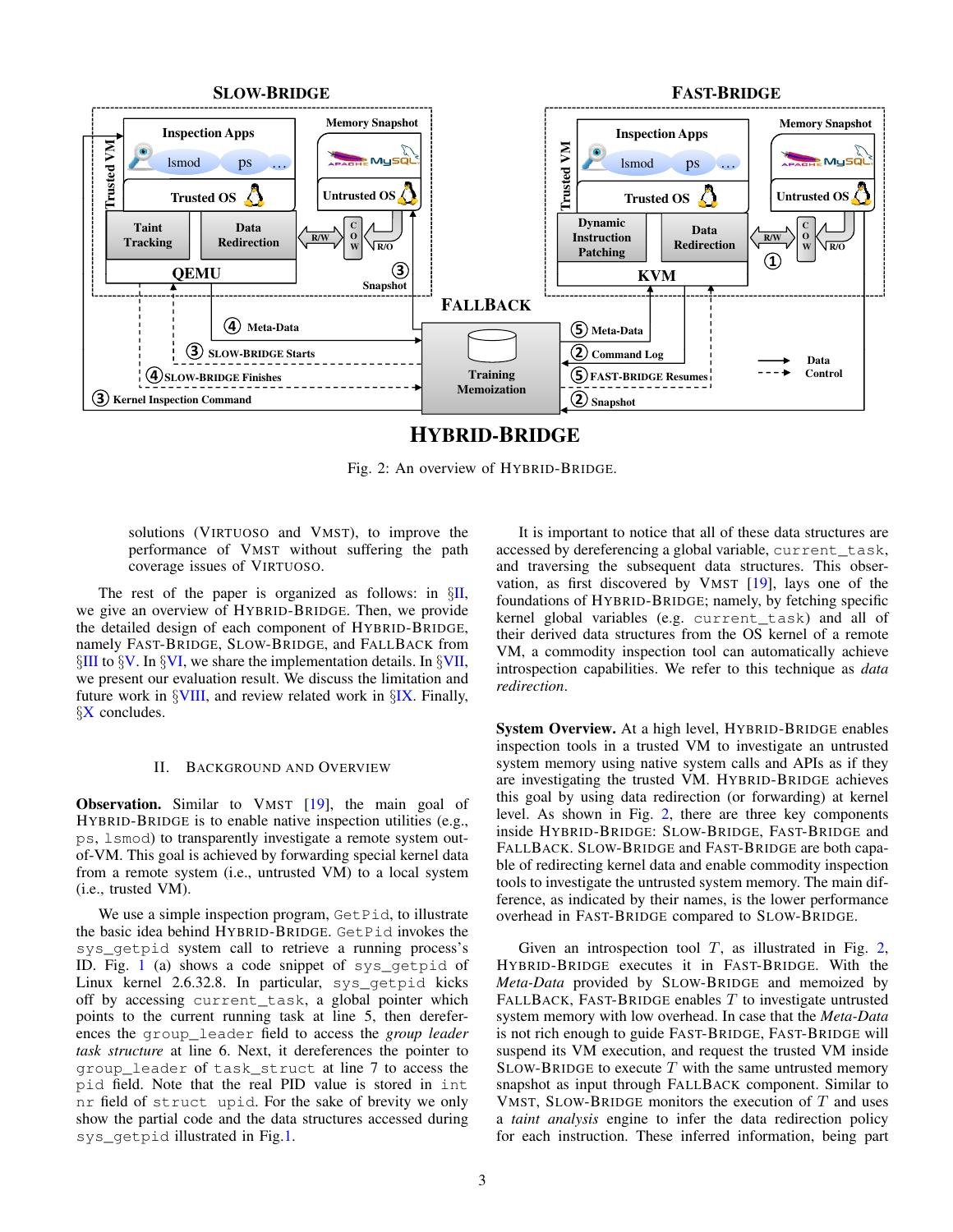of the *Meta-Data*, are shared with FAST-BRIDGE. As soon as FAST-BRIDGE receives the *Meta-Data* from SLOW-BRIDGE, it resumes the execution of *T*.

As a concrete example, assume end users use ps to perform the introspection of a memory snapshot from an untrused OS. As illustrated in Fig. [2,](#page-2-1) if the *Meta-Data* is sufficient (provided in step  $\circled{5}$ ), there will be no FALLBACK and FAST-BRIDGE executes normally as in step ①. Otherwise, FAST-BRIDGE will be suspended, and FALLBACK will be invoked (step  $\circled{2}$ ) along with the snapshot of the guest VM and the command log (that is  $ps$ ). Next in step  $\mathcal{B}$ , SLOW-BRIDGE will be started with the guest snapshot and the inspection command (namely ps in this case) to produce the missing *Meta-Data*. After SLOW-BRIDGE finishes (step Ø), it will send the *Meta-Data* for *training memoization* and inform the FALLBACK to resume the execution of FAST-BRIDGE with the new *Meta-Data* (step ∞). Step ≠ to ∞ will be repeated whenever the *Meta-Data* is missing in FAST-BRIDGE. Except FAST-BRIDGE, the SLOW-BRIDGE and FALLBACK components are both invisible to end users.

HYBRID-BRIDGE requires that both trusted VMs in FAST-BRIDGE and SLOW-BRIDGE deploy the same OS version as the untrusted VMs. The specific OS version can be identified through guest OS fingerprinting techniques (e.g., [\[48\]](#page-14-12), [\[24\]](#page-14-13)). In order to efficiently bridge the semantic gap and turn the commodity monitoring tools into introspection tools, HYBRID-BRIDGE faces two new challenges: *(1) how to pass the control flow to the hypervisor and to orchestrate* FAST-BRIDGE*,* SLOW-BRIDGE*, and* FALLBACK in a seamless way, and *(2) how to identify both the data and instructions that should be redirected*. We will present how these two challenges are addressed by FAST-BRIDGE and SLOW-BRIDGE in *§*[III](#page-3-0) and *§*[IV,](#page-7-0) respectively.

Threat Model. HYBRID-BRIDGE shares the same threat model with both VIRTUOSO and VMST; namely, it defeats directly those attacks that tamper with the in-guest native inspection software and the guest kernel code (though facing more attack vectors than VIRTUOSO as discussed in *§*[VIII\)](#page-11-0). Note that there are three type of VMs involved in HYBRID-BRIDGE: a guest VM that runs guest OS for a particular application (e.g., a web or database service), a secure VM that runs in FAST-BRIDGE, and another secure VM that runs in SLOW-BRIDGE. We distinguish between trusted and untrusted VMs. The VM directly faced by attackers is the guest VM and we call it untrusted VM. The other two VMs are maintained by hypervisor and are invisible to attackers and we call them trusted VMs. While HYBRID-BRIDGE can guarantee there is no untrusted code redirected from untrusted VM to the local trusted VM, it will not defend against those attacks that subvert the hypervisors through other means (e.g., exploiting hypervisor vulnerabilities).

Also note that in the rest of the paper, we refer the trusted VMs or secure VMs as those (1) maintained by cloud providers, (2) installed with clean OS (the same version with the guest OS), and (3) invisible to attackers. This can be achieved because cloud providers can physically isolate HYBRID-BRIDGE with guest VMs. For untrusted VMs, they could be any type of product VMs (including KVM/Xen/HyperV, etc.) that offer services to cloud users.

## III. FAST-BRIDGE

<span id="page-3-0"></span>FAST-BRIDGE is designed with fast performance in mind and runs in hardware-based virtualization (e.g., KVM) to offer a VMI solution. It is built based on the key insight that each kernel instruction executed in a specific system call invocation *S* shows a consistent *data redirectable* behavior for all invocations of *S* (which forms the basis of the memoization [\[39\]](#page-14-10)). For example, sys\_getpid in Linux kernel 2.6.32.8 has 14 instructions that need to be redirected by FAST-BRIDGE. These 14 instructions that will always touch the *redirectable* data are called redirectable instructions.

To this end, FAST-BRIDGE needs to address two challenges:

- **Performing the data redirection.** For example, for these 14 instructions in sys\_getpid, FAST-BRIDGE needs to redirect their memory access from untrusted VM to trusted VM. While there is no dynamic binary instrumentation engine in KVM, FAST-BRIDGE is still capable of redirecting the data access for these instructions at hypervisor layer transparently. This capability is achieved by manipulating the physical to virtual address translation and dynamic code patching.
- **Identifying the redirectable instructions.** To identify the redirectable instruction, it often requires a taint analysis engine [\[19\]](#page-13-7), which is heavy and slow. Therefore, we propose the *decoupling* of the dynamic taint tracking engine, the primary contributor to the performance overhead of VMST, from FAST-BRIDGE and implant it into SLOW-BRIDGE. As a result, SLOW-BRIDGE executes the expensive taint analysis and provides the list of *redirectable instructions* for FAST-BRIDGE to bridge the semantic gap efficiently.

FAST-BRIDGE is depicted in the right hand side of Fig. [2.](#page-2-1) In this section, we present the detailed design of FAST-BRIDGE.

#### <span id="page-3-2"></span>*A. Variable Redirectability*

A *redirectable variable* is defined as the data in a kernel data structure that is accessed by inspection tools to reveal the system status. These data are *redirectable* because if a monitoring tool in a secure VM is fed with *redirectable* data from untrusted VM, it will report the internal status of untrusted VM as if for the secure VM.

The most intuitive way to identify *redirectable variables* is by monitoring the behavior of introspection tools. As discussed in *§*[II,](#page-2-0) an introspection tool usually starts an investigation by first accessing specific kernel global variables and then follows them to traverse the kernel internal data structures. These specific global variables and internal data structures, traversed through pointer dereferences, would belong to *redirectable variables*. We will describe how SLOW-BRIDGE uses a taint tracking engine to identify *redirectable variables* in greater details in *§*[IV-B.](#page-7-1)

#### <span id="page-3-1"></span>*B. Instruction Redirectability*

An instruction that accesses *redirectable variable* is defined as *redirectable instruction*. In general, kernel instructions are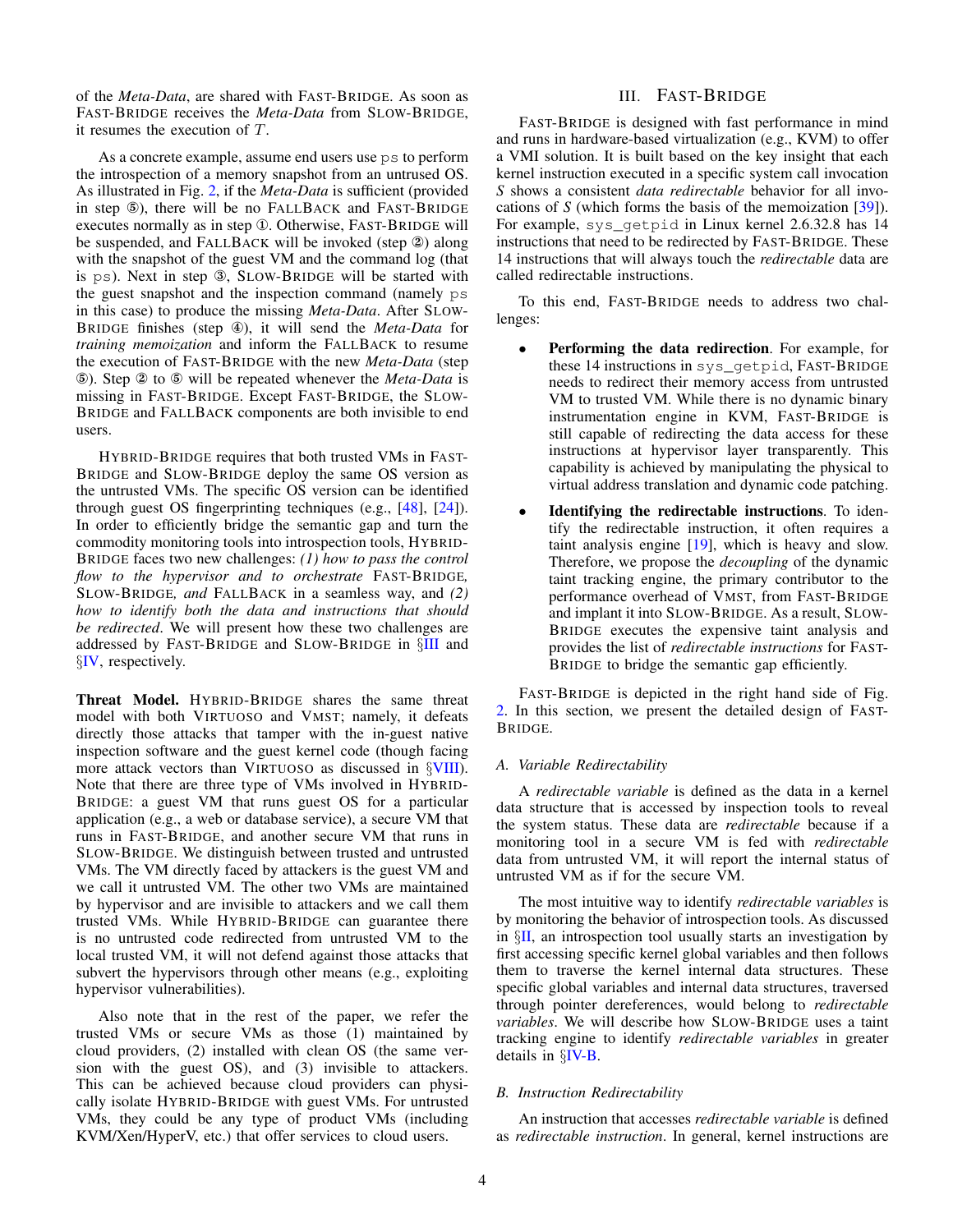divided into six categories based on how they interact with the *redirectable variables*. Since SLOW-BRIDGE contains a taint analysis engine, it is able to categorize the instructions. The details on how SLOW-BRIDGE categorizes them are presented in *§*[IV-C.](#page-8-2) In the following, we describe what these categories are and why we have them:

- 1) *Redirectable*: An instruction whose operand always accesses *redirectable variables* is called *redirectable instruction*. Instructions at line 5, 6 and 7 in Fig. [1](#page-1-0) (a) are the samples of such instructions, and the corresponding *redirectable variables* for these instructions are depicted in Fig. [1](#page-1-0) (b). FAST-BRIDGE forwards all the memory access of *redirectable* instructions to the untrusted memory snapshot from the secure VM.
- 2) *Non-Redirectable*: An instruction that never interacts with *redirectable variables* is categorized as *non-redirectable*. For example, instructions at line 1, 3 and 8 in Fig. [1](#page-1-0) (a) fall into this *non-redirectable instruction* category. FAST-BRIDGE confines these instructions to the memory of the local secure VM only.
- 3) *Semi-Redirectable*: *Semi-Redirectable* instructions have two memory references, and they copy data values between *redirectable variables* and *non-redirectable variables*. For instance, push[%fs:0xc17f34cc] is a sample of such an instruction, because this push instruction reads a global *redirectable variable* (of interest) and copies it to the stack which is *non-redirectable*.

FAST-BRIDGE forwards the *redirectable variable* memory access to the untrusted memory snapshot and confines the *non-redirectable* memory access to the local secure VM. For push[%fs:0xc17f34cc], FAST-BRIDGE reads the global variable (a *redirectable variable*) from the untrusted memory snapshot and saves it on top of the secure VM's stack that is *non-redirectable*.

4) *Bi-Redirectable*: If an instruction shows both *redirectable* and *non-redirectable* behavior in different execution context, it is labeled as *bi-redirectable*. For example, function strlen, which returns the length of a string, can be invoked to return the length of either *redirectable* or *nonredirectable* strings in different kernel kernel execution context.

As such, for each invocation of a *bi-bedirectable* instruction, FAST-BRIDGE must determine whether to redirect the data access (e.g., the argument of strlen) to untrusted memory snapshot or confine it to the local secure VM based on the execution context, which is defined as the kernel code path from the system call entry to the point of the *bi-redirectable* instruction execution.

One of the key observations in HYBRID-BRIDGE is that for a specific execution context, a *bi-redirectable* instruction always shows the same redirection policy. (Otherwise the program behavior is non-deterministic). Introspection program is deterministic: given the same snapshot, it should always give the same output. Therefore, we can determine the correct data redirection policy of a *biredirectable* instruction based on its execution context. To this end, HYBRID-BRIDGE first trains the data redirection

policy for each *bi-bedirectable* instruction (using SLOW-BRIDGE), and then memoizes the same data redirection policy in the next execution of the same kernel code path in FAST-BRIDGE.

- 5) *Neutral*: Instructions in this category do not reference memory. Instructions at line 2 and 4 of Fig. [1](#page-1-0) (a) are labelled as *neutral* instructions. Since these instructions do not access memory, FAST-BRIDGE does not impose any memory restriction with them.
- 6) *Unknown*: All the instructions that are not categorized in any of above categories are called *unknown*. This category is crucial for the synchronization and training data memoization between FAST-BRIDGE and SLOW-BRIDGE. Specifically, just before an *unknown* instruction gets executed, FAST-BRIDGE passes the control to FALLBACK component to ask SLOW-BRIDGE to provide detailed instruction categorization information for the same snapshot. *§*[V](#page-8-0) will describe the fall-back mechanism in greater details.

### <span id="page-4-0"></span>*C. Data Redirection Using Dynamic Patching*

Observation. Having identified the redirectable instructions, we must inform the CPU and let it redirect the data access from secure-VM to untrusted VM for these instructions. We could possibly use static kernel binary rewriting, but this approach faces serious challenges such as accurate disassembly and sophisticated kernel control flow analysis [\[49\]](#page-14-14). Then an appealing alternative would be to use dynamic binary instrumentation through emulation based virtualization such as QEMU [\[3\]](#page-13-10), but this approach suffers from high performance overhead [\[19\]](#page-13-7). In contrast, we would like to run hardware assisted virtualization such as KVM and thus we must exploit new approaches.

Fortunately, we have a new observation and we propose hijacking the virtual to physical address translation to achieve data redirection in FAST-BRIDGE. In general, CPU accesses data using their virtual addresses and the memory management unit (MMU) is responsible to translate the virtual address to physical address using page tables. By manipulating page table entries, we are able to make a virtual address translate to a different physical address. Therefore, FAST-BRIDGE *can redirect a memory access by manipulating the page table in a way that a redirectable virtual address is translated to the physical address of untrusted memory snapshot*. FAST-BRIDGE chooses this novel approach because it neither requires any static binary rewriting of kernel code, nor suffers from high overhead as of dynamic binary instrumentation. To the best of our knowledge, we are the first to propose such a technique for transparent data redirection as an alternative to static binary code rewriting or dynamic binary instrumentation.

Our Approach. More specifically, after loading an untrusted memory snapshot, FAST-BRIDGE controls data redirection by manipulating the physical page number in page tables. In order to redirect memory access for a *redirectable variable v*, FAST-BRIDGE updates the physical page number of the page containing *v* with a physical page number of a page in untrusted snapshot which contains the same variable *v*. Then FAST-BRIDGE flushes the TLB. From now on, any memory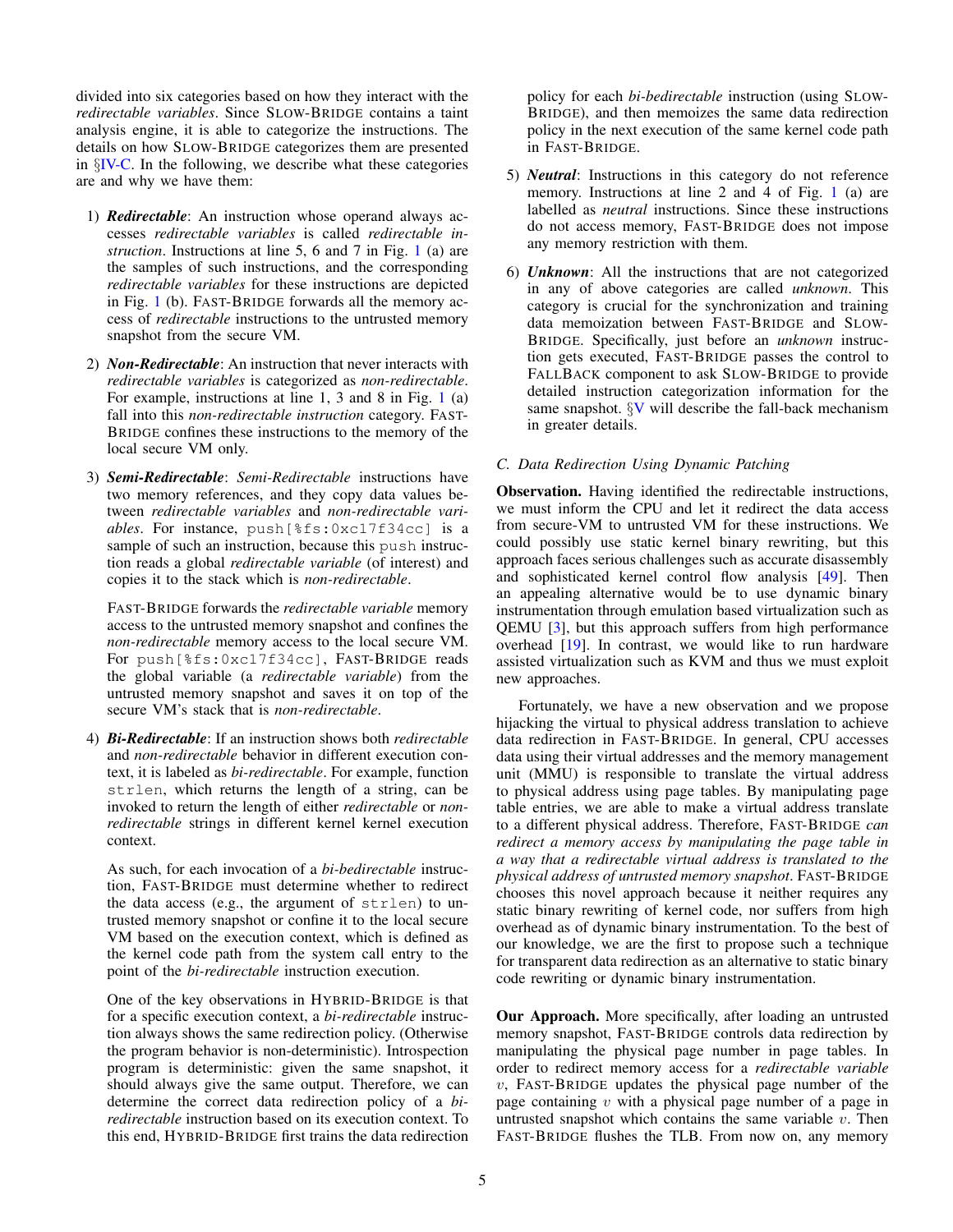<span id="page-5-0"></span>

| <b>Number</b><br>Line | Instruction<br>${\bf Type}$ | Original<br><b>Code Page</b>                                                                | <b>Non-Redirectable</b><br><b>Code Page</b>      | <b>Redirectable</b><br><b>Code Page</b>                          |  |  |
|-----------------------|-----------------------------|---------------------------------------------------------------------------------------------|--------------------------------------------------|------------------------------------------------------------------|--|--|
| $\mathbf{1}$          | NR                          | <sys_getpid>:<br/><task_tgid_vnr>:<br/>c10583e0: push<br/>%ebp</task_tgid_vnr></sys_getpid> | push<br>%ebp                                     | int 3                                                            |  |  |
| $\overline{2}$        | N                           | c10583e1: mov<br>%esp, %ebp                                                                 | %esp, %ebp<br>mov                                | %esp, %ebp<br>mov                                                |  |  |
| 3                     | <b>NR</b>                   | c10583e3: push<br>%ebx                                                                      | %ebx<br>push                                     | int 3                                                            |  |  |
| 4                     | N                           | c10583e4: sub<br>\$0x14, \$esp                                                              | sub<br>\$0x14, \$esp                             | \$0x14, %esp                                                     |  |  |
| 5                     | $\mathbf R$                 | c10583e7: mov<br>%fs:0xc17f34cc,%ebx<br>c10583ea: R 386 32<br>current_task                  | int 3<br>VMexit                                  | %fs:0xc17f34cc,%ebx<br>mov<br>c10583ea: R_386_32<br>current_task |  |  |
| 6                     | R                           | c10583fe: mov<br>$0x220$ (%ebx), %eax                                                       | int 3                                            | 0x220(%ebx), %eax<br>mov                                         |  |  |
| 7                     | R                           | $c1058404:$ mov<br>$0x23c$ ( $seax$ ), $seax$                                               | int 3                                            | $0x23c$ ( $seax$ ), $seax$<br>mov                                |  |  |
| 8                     | <b>NR</b>                   | c105840a: call<br>c1065660 <pid_vnr></pid_vnr>                                              | c1065660 <pid_vnr><br/>ca11<br/>VMexit</pid_vnr> | int 3                                                            |  |  |
| 9                     | N                           | c105840f: add<br>\$0x14, \$esp                                                              | \$0x14, %esp<br>add                              | \$0x14, \$esp                                                    |  |  |
| 10                    | <b>NR</b>                   | c1058412: pop<br>%ebx                                                                       | %ebx<br>pop                                      | int 3                                                            |  |  |
| 11                    | <b>NR</b>                   | c1058413: pop<br>%ebp                                                                       | %ebp<br>pop                                      | int 3                                                            |  |  |
| 12<br>                | <b>NR</b>                   | $c1058414:$ ret<br>$\cdots$                                                                 | ret<br>$\ldots$                                  | int 3<br><b>Instruction Types:</b><br>R: Redirectable            |  |  |
| 36                    | $\mathbf{U}$                | $c106551a$ : xor<br>%eax, %eax                                                              | int 3                                            | NR: Non-Redirectable<br>int 3<br>N: Neutral                      |  |  |
| 37                    | $\mathbf{U}$                | c106551c: add<br>\$0x1c, %esp                                                               | int 3                                            | <b>U</b> : Unknown<br>int 3                                      |  |  |
| (a)                   |                             |                                                                                             | (b)                                              | (c)                                                              |  |  |

TABLE I: A Code Snippet of sys\_getpid and the Corresponding Patched Code for Non-Redirectable and Redirectable Page

access to *v* is redirected to untrusted memory snapshot because all the virtual to physical address translations for variable *v* points to the desired physical page in untrusted snapshot. FAST-BRIDGE employs a similar technique to confine the memory access within the secure VM.

Note that changing the page table for each single instruction will introduce performance overhead, and in fact FAST-BRIDGE can avoid most of the overhead due to the instruction locality. In particular, usually instructions with similar type are located beside each other (this can be witnessed from Table [I\)](#page-5-0) and FAST-BRIDGE leverages this feature to avoid frequent page table updates for each instruction and set the page table once for all the adjacent instructions of the same type. FAST-BRIDGE uses code patching described below to inform KVM when the page table should be updated.

Dynamic Code Patching. As mentioned before, FAST-BRIDGE switches the data redirection policy by manipulating the page tables. An important question popping up is "*how* FAST-BRIDGE *informs KVM it is time to change the data redirection policy*". In our design, FAST-BRIDGE employs int3, a common technique used by debuggers to set up a break point. FAST-BRIDGE overwrites the first instruction that has a different redirection policy from the previous instructions by int3. In this way, when an int3 is executed, KVM catches the software trap and knows this is the time to change the data redirection policy by manipulating the page table.

For instance, instructions in line 1-4 of sys\_getpid in column (a) of Table [I](#page-5-0) are *non-redirectable* or *neutral* and they are executed with no data redirection policy. But instruction at line 5 is *redirectable* and has a different data redirection policy from previous instructions and thus FAST-BRIDGE patches instruction at line 5 as shown in column (b) of Table [I.](#page-5-0) Next, when FAST-BRIDGE executes the code page as of column (b) of Table [I,](#page-5-0) int 3 at line 5 will cause a software trap and notify the KVM to change the data redirection policy.

The next question is "*what should happen to the instructions that are overwritten by int3?*" FAST-BRIDGE actually makes several copies of the kernel code to make sure kernel control flow would not be affected in spite of the dynamic code patching. More precisely, FAST-BRIDGE makes four copies of kernel code pages namely *redirectable* code page, *nonredirectable* code page, *semi-redirectable* code page and *biredirectable* code page. Each code page has some part of original kernel code page as well as int3 patches for the *unknown* instructions if there is any.

FAST-BRIDGE constructs *non-redirectable* code page by copying all the *non-redirectable* and *neutral* kernel instructions and patch all the remaining instructions (*redirectable*, *semi-redirectable*, *bi-redirectable*, and *unknown* instructions) with int3. The column (b) in Table [I](#page-5-0) depicts a *nonredirectable* code page which is derived from a code snippet of sys\_getpid in column (a) of Table [I.](#page-5-0) Instructions in lines 5, 6 and 7 in column (b) of Table [I](#page-5-0) are patched because they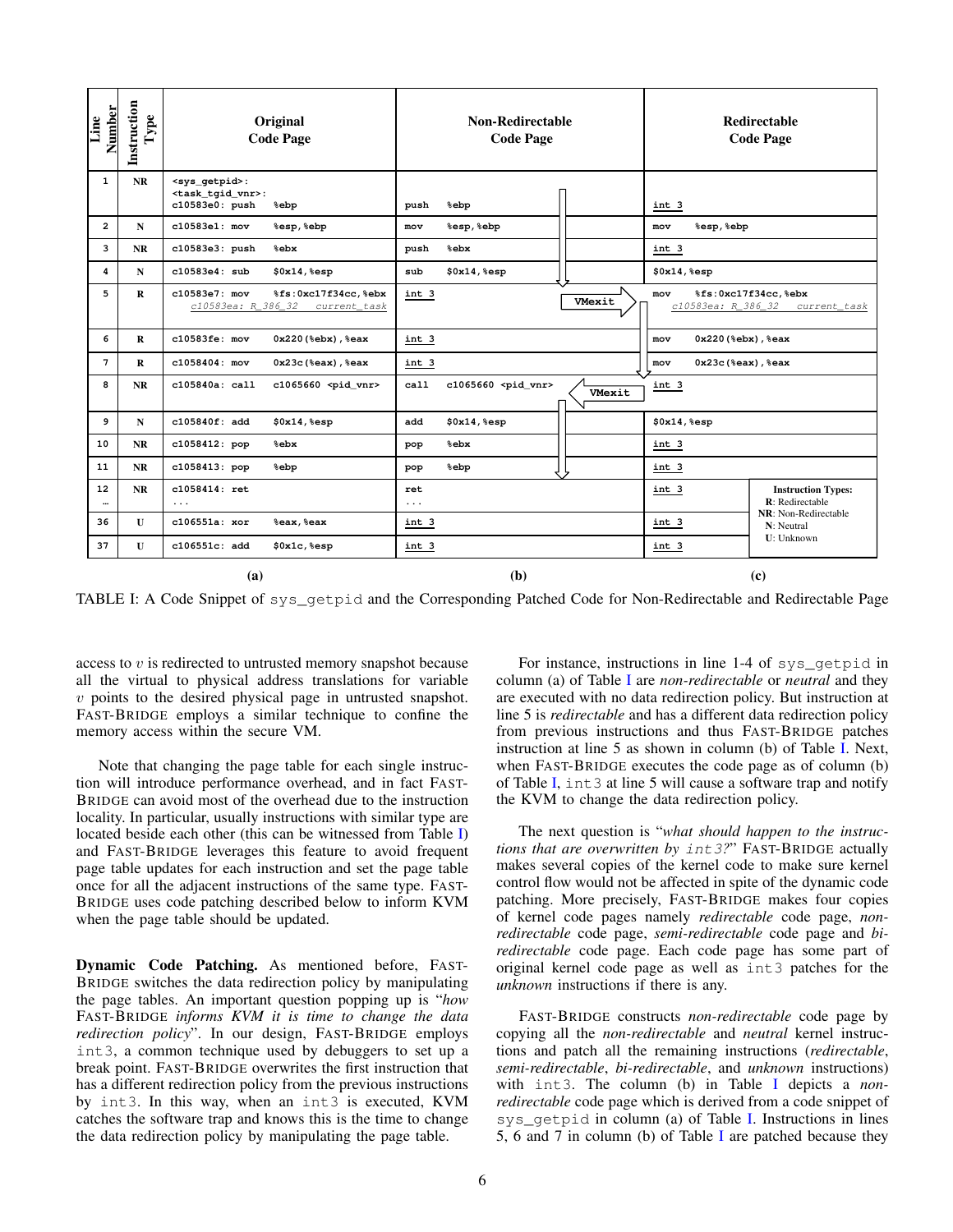are *redirectable* and instructions at lines 36 and 37 are patched since they are *unknown* instructions.

More specifically, FAST-BRIDGE constructs each code page with kernel instruction of the corresponding category as well as the kernel *neutral* instructions. The rest instructions of that category are all patched with int3 to make sure KVM always takes control and changes the data redirection for different categories of instructions. FAST-BRIDGE constructs *redirectable, semi-redirectable* and *bi-redirectable* code pages by following this rule. For example, column (c) of Table [I](#page-5-0) shows *redirectable* code page which contains *redirectable* and *neutral* instructions.

As we mentioned earlier, each of the four kernel code pages has a special data redirection policy and FAST-BRIDGE overwrites the instruction whose data redirection policy does not match with the code page policy with an int3. Such a simple technique notifies KVM the right moment to change the data redirection policy. An important advantage of using four different kernel code pages embedding with int3 is that FAST-BRIDGE *preserves the original kernel control flow as what it should be, and changes the data redirection policy without the need of any sophisticated kernel control flow analysis*.

Considering the virtual address of instructions in Table [I](#page-5-0) (b) and Table [I](#page-5-0) (c), we notice that FAST-BRIDGE maps the *redirectable* and *non-redirectable* code pages at the same virtual address to preserve the kernel control flow. In other words each time FAST-BRIDGE changes the data redirection, it also re-maps the appropriate kernel code page. Next, we describe how FAST-BRIDGE uses Algorithm [1](#page-6-0) at the right moment to map appropriate code page for each data redirection policy.

The Control Transfers of the Patched Code. While instructions in FAST-BRIDGE have six different categories, control flow will be as usual for *neutral* instructions. As such, in the following we focus on the other five categories and describe how FAST-BRIDGE uses Algorithm [1](#page-6-0) to choose the appropriate kernel code page and map it for each different category during the kernel instruction execution:

1) *Non-Redirectable*: As described earlier, *non-redirectable* instructions should be restricted to the secure VM memory. Line 7 of of Algorithm [1](#page-6-0) restricts the memory access to the local secure VM by using the original secure VM's page table and the *non-redirectable* code page through manipulating the page table entires. Table  $\overline{I}$  $\overline{I}$  $\overline{I}$  (b) shows a *non-redirectable* code page which is mapped to the same virtual address as original kernel code page in Table [I](#page-5-0) (a). We can see that the original program semantics is still preserved. For instance, instructions in lines 1- 4 of *non-redirectable* code page in Table [I](#page-5-0) (b) would be executed just like the original kernel code page but instruction 5, int3, would cause a software trap and a *VM exit*. KVM then looks up the data redirection policy for this instruction and finds out that instruction 5 is a *redirectable* instruction by querying the memoized *Meta-Data*, and consequently redirectable code page will be mapped and executed.

Algorithm 1: *SetPageTable*(*MD, pc, stack*): Construct Page Table to Enforce Data Redirection based on Instruction Type

<span id="page-6-0"></span>

| $100 \mu$ iye                                                               |
|-----------------------------------------------------------------------------|
| <b>Input:</b> Meta-Data <i>MD</i> shared by SLOW-BRIDGE, Program            |
| Counter of instruction under investigation $pc$ and                         |
| Kernel stack of secure VM stack                                             |
| <b>Output:</b> Return Appropriate $PageTable$ to Enforce Data               |
| Redirection for instruction located at address $pc$                         |
| 1 Instruction_Type $it \leftarrow MD-InstructionType[pc];$                  |
| <b>if</b> $IsBi-Redirectable(it)$ then<br>$\overline{2}$                    |
| CallSiteChains $CSCs \leftarrow MD.CallSiteChain[pc];$<br>3                 |
| $it \leftarrow Match\&FindType(state, pc, CSCs)$<br>$\overline{\mathbf{4}}$ |
| switch it do<br>5                                                           |
| <b>case</b> Non-Redirectable:<br>6                                          |
| <b>return</b> [Original Secure VM PageTable<br>7                            |
| + Non-Redirectable Code Pagel;                                              |
|                                                                             |
| <b>case</b> Redirectable:<br>8                                              |
| <b>return</b> [Untrusted_Snapshot_PageTable<br>9                            |
| Redirectable Code Pagel;<br>$+$                                             |
| <b>case</b> Semi-Redirectable:<br>10                                        |
| <b>return</b> [Untrusted Snapshot PageTable<br>11                           |
| $Original\_Secure\_VM\_PageTable[stack]$<br>$+$                             |
| Semi-Redirectable Code Pagel;<br>$+$                                        |
| case $Unknown:$<br>12                                                       |
|                                                                             |
| call FALLBACK<br>13                                                         |
|                                                                             |

2) *Redirectable*: All the data access for *redirectable* instructions should be forwarded to untrusted memory snapshot and the *redirectable* code page should be mapped instead of the original kernel code. To this end, line 9 of Algorithm [1](#page-6-0) manipulates the page table to point to the untrusted VM snapshot. During virtual to physical address translation in secure VM using manipulated page table entires, virtual addresses of secure VM are translated into physical addresses of untrusted memory snapshot. In this way secure VM (i.e., our KVM) can access the snapshot memory of the untrusted VM transparently.

Line 9 of Algorithm [1](#page-6-0) also maps *redirectable* kernel code page. Table [I](#page-5-0) (c) illustrates the *redirectable* kernel code page of sys qetpid shown in Table [I](#page-5-0) (a). Using Algorithm [1,](#page-6-0) KVM changes the page table and maps the *redirectable* code page, then instructions 5-7 are executed while accessing the untrusted memory snapshot. Instruction 8 of *redirectable* code page, int3, informs KVM to change the data redirection policy to *nonredirectable* by raising a software trap.

- 3) *Semi-Redirectable*: Based on *semi-redirectable* instruction definition, these instructions are allowed to reference non-redirectable data (i.e., stack) in trusted VM and the redirectable data of untrusted VM. Line 11 of Algorithm [1](#page-6-0) manipulates page table to map the memory of untrusted VM snapshot, trusted VM kernel stack and *semiredirectable* code page.
- 4) *Bi-Redirection*: For *bi-redirection* instructions, whether they are *redirectable* depends on the execution context. Ideally, we should use the kernel code execution path to precisely represent the execution context. To that end, we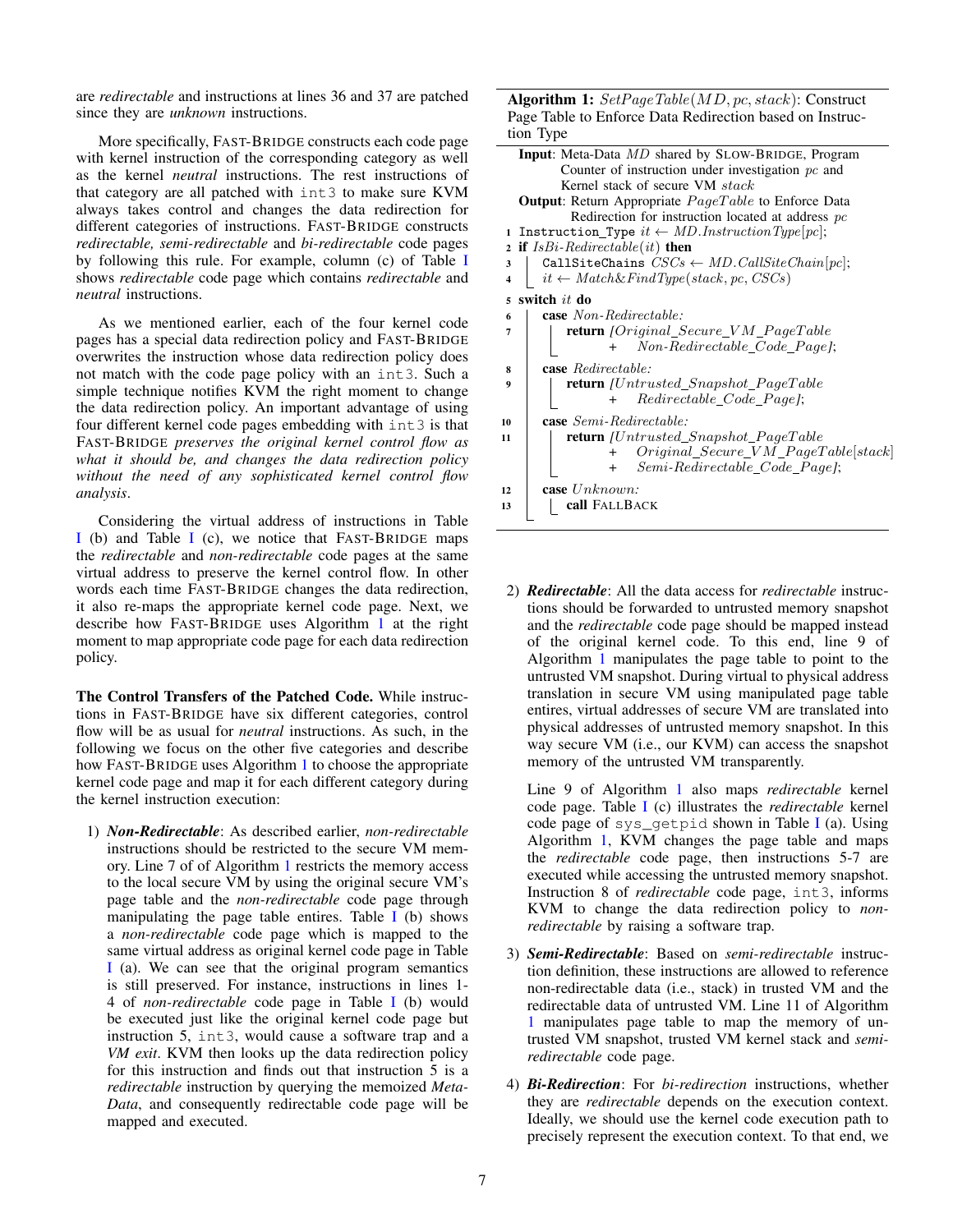have to instrument all the branch and call instructions to track the path, which is very expensive and contradicts our design. Therefore, we use a lightweight approach to approximate the kernel execution path.

Specifically, we use a combination of the instruction address (i.e., the *PC*) and the *Call-Site-Chain* (*CSC*), which is defined as a concatenation of all return addresses on the kernel stack, as the representation of a unique execution context. SLOW-BRIDGE provides a set of *CSC* that are stored in the *Meta-Data* for each *bi-redirection* instruction *bi*. While this approximation is less precise, our experimental results (*§*[VII\)](#page-9-0) reveal that for each *bi*, the *CSC* and *PC* uniquely distinguishes the execution context. If it happens that *CSC* and *PC* are not sufficient to distinguish the correct execution context, then HYBRID-BRIDGE will fail and we have to warn the user, though we have not encountered such a case. Note that HYBRID-BRIDGE is able to detect this by simply checking the *Meta-Data*.

In particular, before a *bi* gets executed, as illustrated in line 3 of Algorithm [1](#page-6-0) FAST-BRIDGE retrieves the *CSCs* for current instruction pointed by *PC* from the *Meta-Data*. Line 4 of Algorithm [1](#page-6-0) then matches *CSCs* with current kernel stack. If any of the *CSCs* matches with current stack then FAST-BRIDGE picks the correct data redirection policy between *redirectable* or *nonredirectable* and resumes the execution. Otherwise, the instruction type would be *unknown* and FALLBACK is invoked to find the appropriate policy.

To retrieve the *CSC* from the current kernel stack, FAST-BRIDGE reads each specific return address from the offset location information provided by the memoized *Meta-Data*. This offset location of a return address inside a stack frame is acquired by SLOW-BRIDGE through dynamic binary instrumentation. In other words, we do not actually need guest kernel to be compiled with stack frame pointer.

5) *Unknown*: If an *unknown* instruction (e.g., line 36 in Table [I\)](#page-5-0) gets executed, KVM catches the software trap and queries Algorithm [1.](#page-6-0) Since FAST-BRIDGE dose not know the corresponding data redirection policy for *unknown* instructions, lines 13 and 14 of Algorithm [1](#page-6-0) falls back to SLOW-BRIDGE to find out the correct data redirection policy. This is the only moment when SLOW-BRIDGE will get invoked in HYBRID-BRIDGE.

### IV. SLOW-BRIDGE

<span id="page-7-0"></span>SLOW-BRIDGE, as depicted in the left hand side of Fig. [2,](#page-2-1) consists of (1) a trusted VM that is installed with the same version of the guest OS kernel as of FAST-BRIDGE, and (2) an untrusted guest OS memory snapshot forwarded by FALLBACK from FAST-BRIDGE. SLOW-BRIDGE provides two important services for FAST-BRIDGE:

- **Instruction Type Inference.** As discussed in  $\S$ [III-B,](#page-3-1) instructions are classified into six different categories, and the classification is done by SLOW-BRIDGE.
- Fall Back Mechanism. When FAST-BRIDGE faces a

<span id="page-7-3"></span>

| F.            | <b>TV<sub>[E]</sub></b> | Comments                                                        |  |  |
|---------------|-------------------------|-----------------------------------------------------------------|--|--|
| $\epsilon$    |                         | Constants are always untainted                                  |  |  |
| esp           |                         | Stack pointer is always tainted                                 |  |  |
| R.            | TV <sub>R</sub>         | Taint value of register or memory                               |  |  |
|               |                         | R                                                               |  |  |
| $R := R'$     | $TV[R] := TV[R']$       |                                                                 |  |  |
| $R := *(R'$   | $TV[R] := TV[*R']$      | * is the dereference operator                                   |  |  |
| $(*R) := R'$  | $TV[*R] := TV[R']$      |                                                                 |  |  |
| $R'$ op $R''$ | TV[R']    TV[R'']       | op represents a binary arithmetic                               |  |  |
|               |                         | or bitwise operation                                            |  |  |
| op R'         | TV[R']                  | <i>op</i> represents a unary arithmetic or<br>bitwise operation |  |  |

TABLE II: Taint Propagation Rules

new code path and does not know the appropriate data redirection policy, SLOW-BRIDGE provides a vital fall back mechanism to deal with this issue.

At a high level, SLOW-BRIDGE works as follows: when an inspection tool inside the trusted VM of SLOW-BRIDGE invokes a system call, it will then identify the system call of interest (*§*[IV-A\)](#page-7-2), pinpoint the redirectable variables (*§*[IV-B\)](#page-7-1), infer the corresponding redirectable instruction types (*§*[IV-C\)](#page-8-2), perform data redirection (*§*[IV-D\)](#page-8-3), and share the *Meta-Data* with FAST-BRIDGE. In the following, we present how SLOW-BRIDGE works regarding these behaviors.

### <span id="page-7-2"></span>*A. Detecting the System Calls of Interest*

SLOW-BRIDGE is interested in systems calls that reveal the internal states of an OS. In terms of the identification of the system call interest, SLOW-BRIDGE has no difference compared to VMST. Specifically, SLOW-BRIDGE is interested in two types of system calls: (1) state query system calls (e.g. getpid) and (2) file system related system calls which inspect the kernel by reading the proc files. SLOW-BRIDGE follows a similar approach to VMST and inspects 14 file system and 28 state query system calls (c.f., [\[19\]](#page-13-7)).

### <span id="page-7-1"></span>*B. Redirectable Variables Identification*

*Redirectable variables*, described in *§*[III-A,](#page-3-2) are *kernel data* accessed by inspection tools to reveal the system status. There are two approaches to identify *redirectable variables*. The first approach follows a typical introspection footsteps by reading interesting kernel global variables which are exported in System.map. Following the global variables, introspection tools reach out to kernel data structures in heap and extract system status. Finding relevant set of global variables for each system call is a challenging task especially considering the fact that this list has to be tailored for different versions of OSes.

As such, the second approach focuses on *non-redirectable variables* and redirects the rest of kernel data in the specific system call execution context. A simple definition of *nonredirectable variable* is all variables derived from kernel stack pointer (i.e., esp) which are tied to the local trusted system. SLOW-BRIDGE follows the second approach and embodies a *taint analysis* engine to find all the data derived from esp. Note that this approach has been proposed in VMST [\[19\]](#page-13-7) and SLOW-BRIDGE has no technical contribution regarding this.

The taint analysis engine maps each register and memory variable to a boolean value called taint value (TV). All TVs are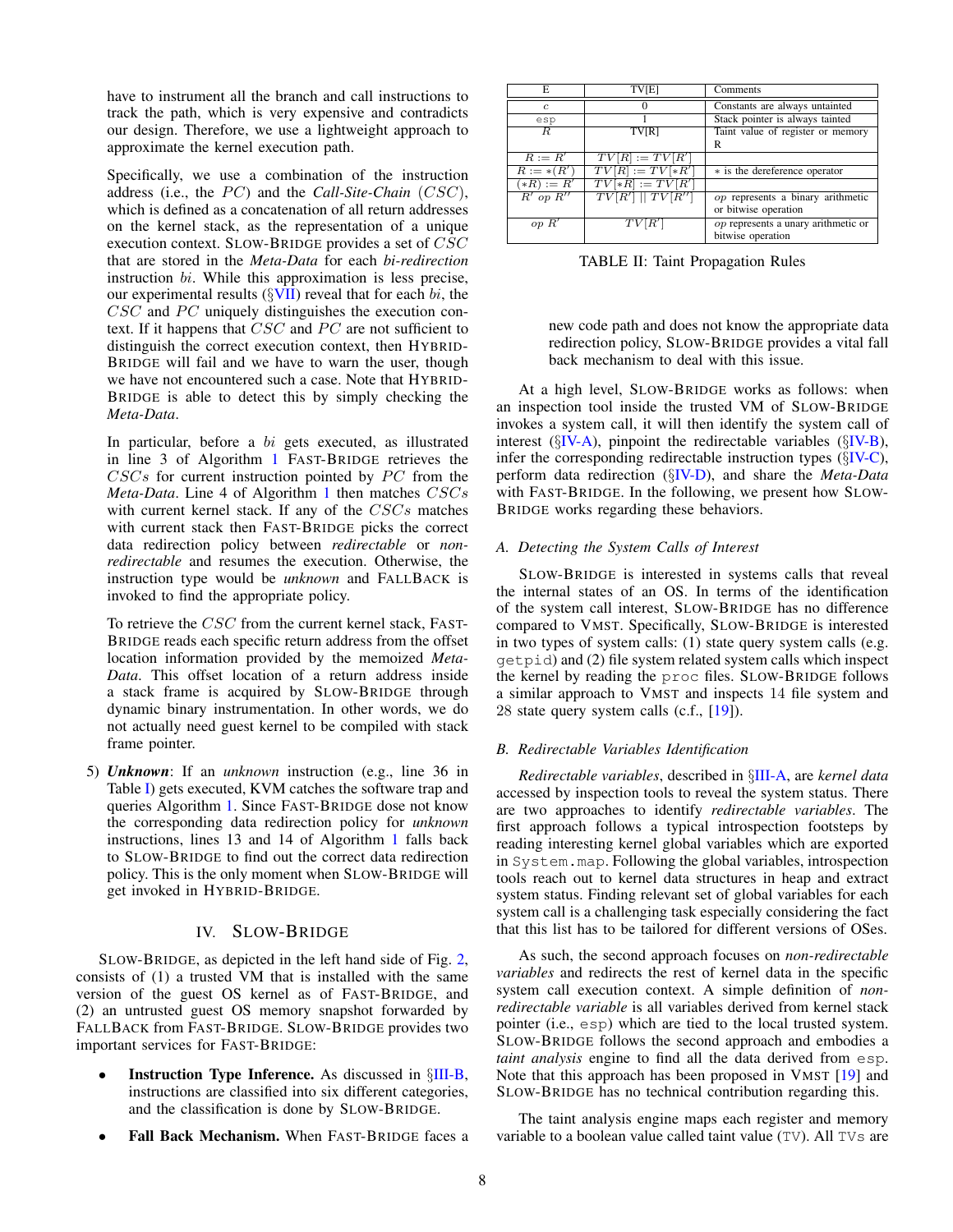initialized to zero except the taint value of  $\exp(TV[\exp])$ which is set to one. The initial taint values indicates that at the start of a system call, esp is the only data that is considered *non-redirectable*. A concise description of the rules for taint propagation is presented in Table  $II$ , though more detailed rules and design can be found in [\[19\]](#page-13-7). All the access to variable R with TV[R] equal to zero is redirected to the untrusted memory snapshot. If  $TV[R]$  is equal to one, FAST-BRIDGE would use the local value of variable R from trusted VM.

#### <span id="page-8-2"></span>*C. Inferring Instruction Redirectability*

Tracking *redirectable variables* also enables SLOW-BRIDGE to infer kernel instruction's data redirection types based on their interaction with the *redirectable variables*. To this end, SLOW-BRIDGE logs every instructions executed along with all the memory references in the context of a monitored system call. SLOW-BRIDGE then traverses the log file to infer each instruction into one of the instruction category mentioned in *§*[III-B.](#page-3-1) More specifically, SLOW-BRIDGE uses the following rules to infer the instruction redirection type:

- 1) *Redirectable*: If all execution records of an instruction always accesses the *redirectable variables*, this instruction is categorized as *redirectable instruction*.
- 2) *Non-redirectable*: If all execution records of an instruction always accesses *non-redirectable variables*, this instruction is a *non-redirectable instruction*.
- 3) *Semi-Redirectable*: If an instructions access two variables, one *redirectable* and the other *non-redirectable* in a single record, this instruction is called *semi-redirectable*.
- 4) *Bi-Redirection*: If there are several execution records showing that an instruction accesses *redirectable* and *nonredirectable variables* always in different execution context, then this instruction is categorized as *bi-redirectable*.

Note that having taint tracking engine, SLOW-BRIDGE infers whether *bi-redirectable instruction* is referencing *redirectable* or *non-redirectable variable* in each execution. But FAST-BRIDGE needs a mechanism to differentiate between different invocations of *bi-redirectable instructions*, and it relies on *Meta-Data* information provided by SLOW-BRIDGE to enforce correct data redirection for each execution of *bi-redirectable instruction*.

In particular, before each *bi-redirectable instruction* gets executed, SLOW-BRIDGE extracts the value of all return addresses on the stack as well as their location offsets with respect to the base address of the stack, and stores them in the *Meta-Data*. The return value is used to form the Call-Site-Chain (*CSC*) as a signature in the training data, and the offset list is to facilitate FAST-BRIDGE retrieving these return addresses at run-time in the FAST-BRIDGE kernel stack.

- 5) *Neutral*: An instruction with no record of memory access in the log is categorized as *neutral instruction*.
- 6) *Unknown*: All the instructions which are not executed in the context of a system call are labelled as *unknown* instructions, which is crucial for FALLBACK to take

over the control and invoke SLOW-BRIDGE to infer the instruction redirection type.

#### <span id="page-8-3"></span>*D. Data Redirection*

SLOW-BRIDGE enables the trusted VM to access the untrusted memory snapshot transparently by forwarding all the access of *redirectable variable* to the untrusted snapshot memory. Unlike in FAST-BRIDGE which uses a page manipulation technique to redirect the data, SLOW-BRIDGE uses memory emulation at VMM level. More details on how to use emulation-based VM for data redirection can be found in VMST [\[19\]](#page-13-7).

#### V. FALLBACK

<span id="page-8-0"></span>The key component to connect FAST-BRIDGE and SLOW-BRIDGE is the FALLBACK, which is shown in the middle of Fig. [2.](#page-2-1) Since FAST-BRIDGE uses the *Meta-Data* provided by SLOW-BRIDGE through dynamic analysis, there might exist instructions that have not been trained by SLOW-BRIDGE and we call them *unknown* instructions. At a high level, if FAST-BRIDGE faces an *unknown instruction* (*ui* in short) during the execution, it suspends its execution and falls back to SLOW-BRIDGE through FALLBACK.

The rationale for such an OS page fault style fall back mechanism is based on the observation that if FALLBACK passes the same untrusted memory snapshot and introspection command to SLOW-BRIDGE, then the trusted VM (i.e., the QEMU emulator) in SLOW-BRIDGE would invoke the same command and eventually execute the same *ui*. Because we run the same code to examine the same state of the untrusted memory snapshot, the program should follow the same path and finally touch the same *ui* in both trusted VMs of FAST-BRIDGE and SLOW-BRIDGE (the deterministic property of the introspection program).

In order to execute the same introspection command in trusted VM inside SLOW-BRIDGE, there are several approaches: one is to use network communication to connect the trusted VM from hypervisor and invoke the command, the other is to use a process implanting approach  $[25]$  to inject the introspection process in trusted VM or use the in-VM assisted approach that installs certain agent inside trusted VM to invoke the command. After the introspection command finishes the execution in the trusted VM, SLOW-BRIDGE will update the *Meta-Data*, which is implemented using a hash table for the memoization, and then inform FALLBACK to resume the execution of trusted VM in FAST-BRIDGE for further introspection.

#### VI. IMPLEMENTATION

<span id="page-8-1"></span>We have developed a proof-of-concept prototype of HYBRID-BRIDGE. Basically, we instrument KVM [\[33\]](#page-14-11) to implement FAST-BRIDGE and FALLBACK component, and modify VMST [\[19\]](#page-13-7) to implement SLOW-BRIDGE. Specifically:

FAST-BRIDGE. FAST-BRIDGE provides three main functionalities and they are implemented in the following way:

Guest VM system call interception: To activate the data redirection policy on the system calls of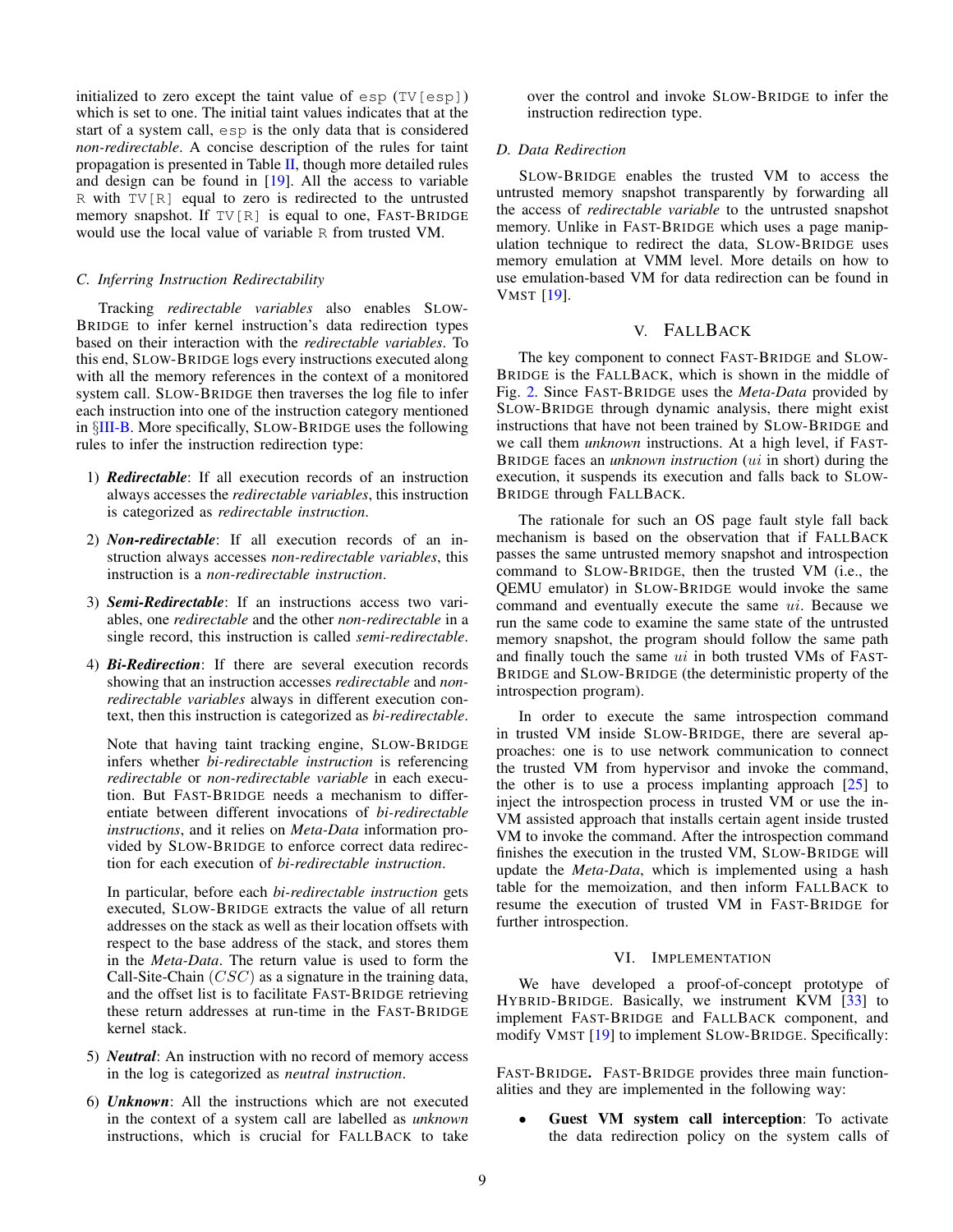<span id="page-9-2"></span>

| App. Name | Description                                | Neutral | Non-Red. | Red. | Semi-Red.      | Bi-Red.                  | Syntax Equal | Semantics Equal |
|-----------|--------------------------------------------|---------|----------|------|----------------|--------------------------|--------------|-----------------|
| getpid    | Displays the current process pid           | 32      | 28       | 10   |                | $\Omega$                 |              |                 |
| gettime   | Reports the current time                   | 31      |          |      |                | $\mathbf{0}$             |              |                 |
| hostname  | Shows the system's host name               | 92      | 53       | 26   |                | $\mathbf{0}$             |              |                 |
| uname     | Prints system information                  | 92      | 53       | 26   |                | $\Omega$                 |              |                 |
| arp       | Manipulates the system ARP cache           | 4649    | 3383     | 1852 | 55             | 34                       |              |                 |
| uptime    | Tells how long the system has been running | 2339    | 1781     | 908  | 24             | $\mathbf{0}$             |              |                 |
| free      | Displays amount of free and used memory    | 2497    | 1958     | 987  | 28             | $\Omega$                 | ^            |                 |
| lsmod     | shows the status of modules in kernel      | 2418    | 1752     | 923  | 26             | 19                       |              |                 |
| netstat   | Prints network connections statistics      | 2884    | 2020     | 1106 | 31             | $\overline{\phantom{0}}$ |              |                 |
| vmstat    | Reports virtual memory statistics          | 2865    | 2432     | 1086 | 32             | $\Omega$                 | ^            |                 |
| iostat    | Reports CPU statistics                     | 3472    | 2793     | 1299 | 30             | 26                       |              |                 |
| dmesg     | Prints the kernel ring buffer              | 106     | 54       | 13   | $\mathfrak{D}$ | $\Omega$                 |              |                 |
| mpstat    | Reports processors related statistics      | 3219    | 2650     | 1205 | 44             | 21                       |              |                 |
| ps        | Displays a list of active processes        | 5181    | 4185     | 1825 | 51             | 14                       |              |                 |
| pidstat   | Reports statistics for Linux tasks         | 4325    | 3678     | 1630 | 44             | 28                       |              |                 |

TABLE III: Correctness Evaluation Result of HYBRID-BRIDGE and the Statistics of the number of each Instruction Types.

interest, FAST-BRIDGE needs to intercept all the guest VM system calls. We implement the system call interception feature atop a recent KVM based system call interception system Nitro [\[47\]](#page-14-16).

- *•* Data redirection: As described in *§*[III-C,](#page-4-0) FAST-BRIDGE manipulates guest OS page table to achieve a transparent data redirection.
- *•* Finding the exact time to change the data redirection policy: As mentioned earlier, FAST-BRIDGE changes the data redirection policy only when the instruction type of the next-to-be-executed instruction is different with the current one. To this end, FAST-BRIDGE needs an efficient mechanism to notify when the current data redirection policy should be changed. As described in *§*[III-C,](#page-4-0) FAST-BRIDGE uses a software trap technique to notify KVM to change the data redirection policy. In particular, FAST-BRIDGE employs Exception Bitmap, a 32-bit VM-Execution control filed that contains one bit for each exception. If the forth bit of the Exception Bitmap is set, then an int3 execution in guest VM will cause a *VMExit*. Using this technique KVM is notified to take the control and change the data redirection policy accordingly. In total, we added 3.5K LOC to implement FAST-BRIDGE in KVM code base.

SLOW-BRIDGE. We reused our prior VMST code base (especially the taint analysis component) to implement SLOW-BRIDGE. Additionally, we developed over 1K LOC atop VMST to infer the instruction's data redirection type (described in *§*[IV-C\)](#page-8-2) and memoizes it in the *Meta-Data*.

FALLBACK. We did not adopt the process implanting or in-VM agent assisted approach to implement FALLBACK, and instead we use a network communication approach. In particular, in order to run the same introspection command in trusted VM inside SLOW-BRIDGE, FALLBACK dynamically creates a shell which uses ssh to invoke the command through system API such that FALLBACK can precisely know when the command finishes. Also, this ssh shell did not introduce any side effect for our introspection purpose regarding the untrusted memory snapshot. Also, it is straightforward to implement the logic for parsing the command log, managing the *Meta-Data*, and <span id="page-9-0"></span>controlling the VM states. In total, we developed 300 LOC for FALLBACK.

### VII. EVALUATION

In this section, we present our evaluation results. We took 15 native inspection tools to examine the correctness of HYBRID-BRIDGE, and we report this set of experiment in *§*[VII-A.](#page-9-1) Then we evaluate the performance overhead of HYBRID-BRIDGE, and compare it with both VIRTUOSO and VMST in *§*[VII-B.](#page-10-0) Note that we have the access to the source code of VIRTUOSO (as it is public open [\[14\]](#page-13-11)) as well as our own VMST source code.

We run VMST, VIRTUOSO and HYBRID-BRIDGE on a box with Intel Core i7 and 8GB of physical memory to collect the performance results. Ubuntu 12.04 (kernel 2.6.37) and Debian 6.04 (kernel 2.6.32.8) were our host and guest OS, respectively.

#### <span id="page-9-1"></span>*A. Correctness*

To evaluate the correctness of HYBRID-BRIDGE, we use a cross-view comparison approach as in VMST. Specifically, we first execute the native inspection tools shown in the first column of Table [III](#page-9-2) on an untrusted VM and save their outputs. Then we take a memory snapshot of the untrusted VM and use HYBRID-BRIDGE to execute the same set of inspections tools inside the trusted VM and compare the two outputs.

The eighth column of Table [III](#page-9-2) shows that six inspection tools have exactly the same output for this two rounds of execution. The manual investigation of the remaining nine tools shows that the slight differences in outputs are due to the timing. For example date and uptime have different output because there is a time difference between running them on the untrusted OS and taking the snapshot. If we consider this time difference then the output are similar. Another example is ps which also has a small difference in output. The ps command in untrusted OS shows itself in the list of processes but when we take the snapshot right after ps execution, ps is not running anymore thus the output of HYBRID-BRIDGE shows one process less compared to untrusted OS output. The last column of Table [III](#page-9-2) shows that considering timing differences the output of all 15 tools are semantically equivalent.

In addition, Table [III](#page-9-2) also presents the statistics of the different instruction types categorized by SLOW-BRIDGE during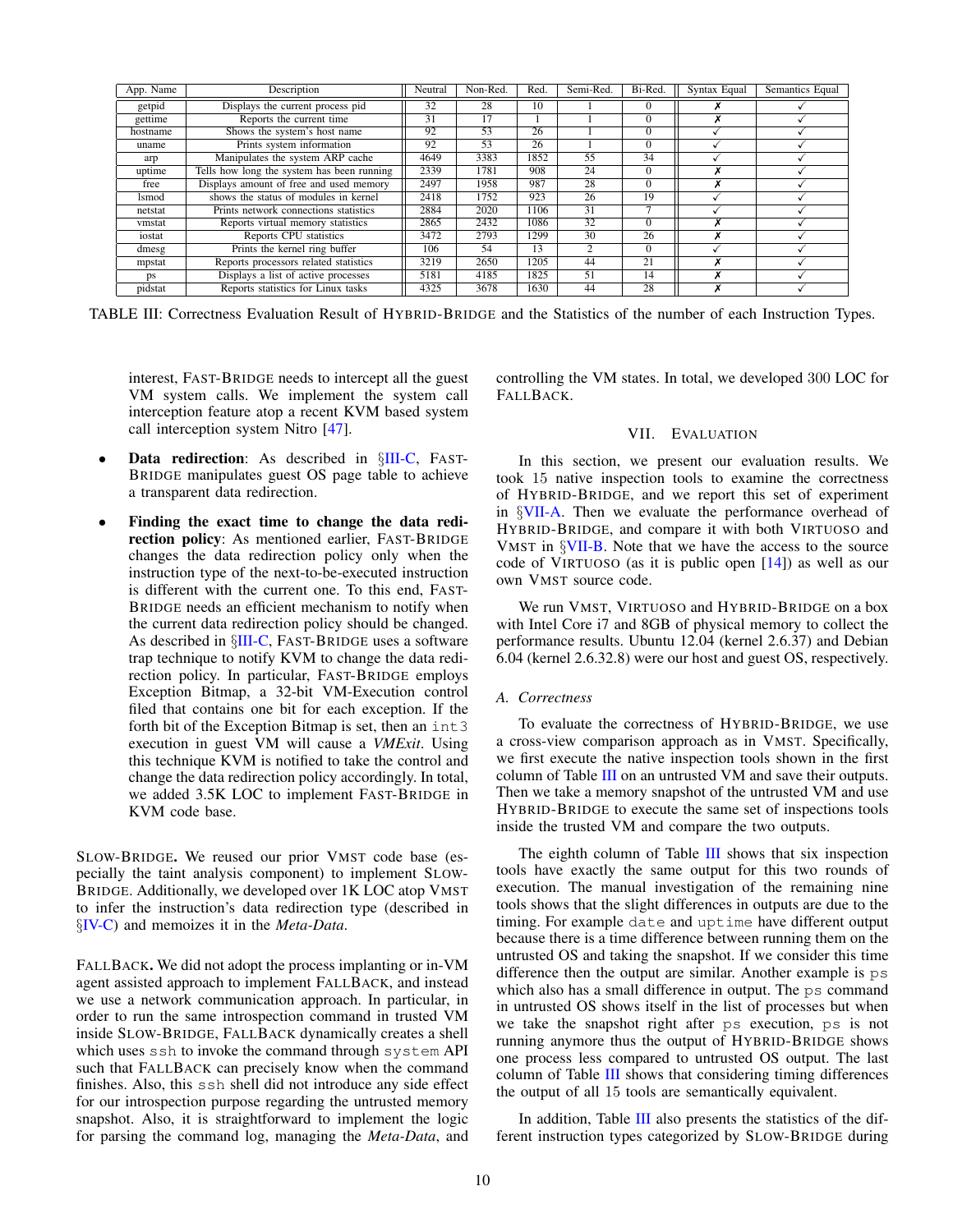<span id="page-10-1"></span>

|              |            |             |                      | HYBRID-BRIDGE w/      |                 |                      |                     |
|--------------|------------|-------------|----------------------|-----------------------|-----------------|----------------------|---------------------|
| App.         | <b>KVM</b> | <b>VMST</b> | HYBRID-BRIDGE w/o    | Full Meta-Data (sec.) | HYBRID-BRIDGE   | Speedup              | Slowdown            |
| Name         | (sec.)     | (sec.)      | any Meta-Data (sec.) | (i.e. FAST-BRIDGE)    | #VMExit         | FAST-BRIDGE VS. VMST | FAST-BRIDGE VS. KVM |
| getpid       | 0.004      | 0.423       | 1.976                | 0.005                 |                 | 84.60X               | 1.25X               |
| gettime      | 0.004      | 0.392       | 1.985                | 0.005                 |                 | 78.40X               | 1.25X               |
| hostname     | 0.004      | 0.488       | 2.199                | 0.005                 | $\overline{10}$ | 97.60X               | 1.25X               |
| uname        | 0.003      | 0.389       | 2.211                | 0.005                 | 10              | 77.80X               | 1.66X               |
| arp          | 0.086      | 0.739       | 2.360                | 0.094                 | 1852            | 7.86X                | 1.09X               |
| uptime       | 0.005      | 0.591       | 1.810                | 0.012                 | 1892            | 49.25X               | 2.40X               |
| free         | 0.007      | 0.627       | 2.755                | 0.017                 | 3927            | 36.88X               | 2.42X               |
| <b>lsmod</b> | 0.018      | 1.034       | 2.329                | 0.048                 | 11875           | 21.54X               | 2.66X               |
| netstat      | 0.014      | 1.454       | 1.719                | 0.107                 | 23165           | 13.59X               | 7.64X               |
| vmstat       | 0.007      | 2.195       | 4.186                | 0.109                 | 86578           | 20.13X               | 15.57X              |
| iostat       | 0.01       | 2.323       | 5.047                | 0.120                 | 97390           | 19.35X               | 12.00X              |
| dmesg        | 0.155      | 8.622       | 4.845                | 0.295                 | 11663           | 29.22X               | 1.90X               |
| mpstat       | 0.008      | 1.635       | 4.460                | 0.153                 | 124525          | 10.68X               | 19.12X              |
| ps           | 0.009      | 6.623       | 10.047               | 0.481                 | 418124          | 13.76X               | 53.44X              |
| pidstat      | 0.016      | 8.095       | 12.585               | 0.598                 | 490713          | 13.53X               | 37.37X              |

TABLE IV: Performance of each component of HYBRID-BRIDGE and its comparison with VMST.

the execution of each command. These are shown from the third to seventh columns. An interesting observation can be drawn from these statistics is that *semi-redirectable* and *biredirectable* instructions tend to be rare compared to other instruction categories, and the majority of the instructions are either neutral, or non-redirectable.

Also, note that HYBRID-BRIDGE does not have a direct correspondence with the size of the user level program, and all of our instrumentation execution occurs at kernel level for the system call of interest, which is the primary factor for the scalability of our system. For instance, the first three programs in Table [III](#page-9-2) have less monitored instructions even though their user level code size is as big as others. In our experiment, ps command has the largest number of trapped instructions according to Table [III.](#page-9-2) More specifically, we dynamically observed over four million instruction execution at kernel side, which is in total 10*,* 244 unique instructions according to sum of the third column to the seventh of Table [III.](#page-9-2)

#### <span id="page-10-0"></span>*B. Performance Evaluation*

HYBRID-BRIDGE is designed to significantly improve the performance of existing VMI solutions. In this subsection, we present how and why HYBRID-BRIDGE advances the state-ofthe-art and meets our design goals.

Table [IV](#page-10-1) shows the execution time of inspection tools tested in *§*[VII-A.](#page-9-1) The second and fifth columns of Table [IV](#page-10-1) display the execution time of inspection tools on a vanilla KVM and FAST-BRIDGE, respectively. Comparing these two columns reveals that FAST-BRIDGE has on average 10X slowdown compared to the vanilla KVM. Fig. [3](#page-10-2) illustrates the details of the performance evaluation for each inspection tool in FAST-BRIDGE compared to KVM.

The fourth column of Table [IV](#page-10-1) displays the execution time of inspection tools in SLOW-BRIDGE. Taint analysis engine and the full emulation architecture of QEMU are the two main contributors to 150X slowdown of SLOW-BRIDGE compared to FAST-BRIDGE.

The third column of Table  *shows the running time* for VMST. FAST-BRIDGE speedup compared to VMST is illustrated in the sixth column as well as in Fig. [4.](#page-10-3) It is

<span id="page-10-2"></span>

Fig. 3: FAST-BRIDGE Slowdown Compared to KVM.

<span id="page-10-3"></span>

Fig. 4: FAST-BRIDGE Speedup Compared to VMST.

important to notice that FAST-BRIDGE on average has 38X speedup compared to VMST.

Speedup and Slowdown Gap. After examining the performance data, a natural question that pops up is *why there is a huge gap between speedup of inspection tools in Table [IV](#page-10-1)*? The very same question should be also answered for slowdown gap between inspection tools. While there are several reasons to justify the speedup or slowdown gap, we believe the main contributor is the number of *VMExits*.

As we mentioned in *§*[III-C](#page-4-0) FAST-BRIDGE notifies KVM to change the data redirection policy by using code patching technique. The software trap, raised by code patching, causes a *VMExit* and transfers the execution to the KVM, as illustrated in Table [I.](#page-5-0) The sixth column of Table [IV](#page-10-1) shows the number of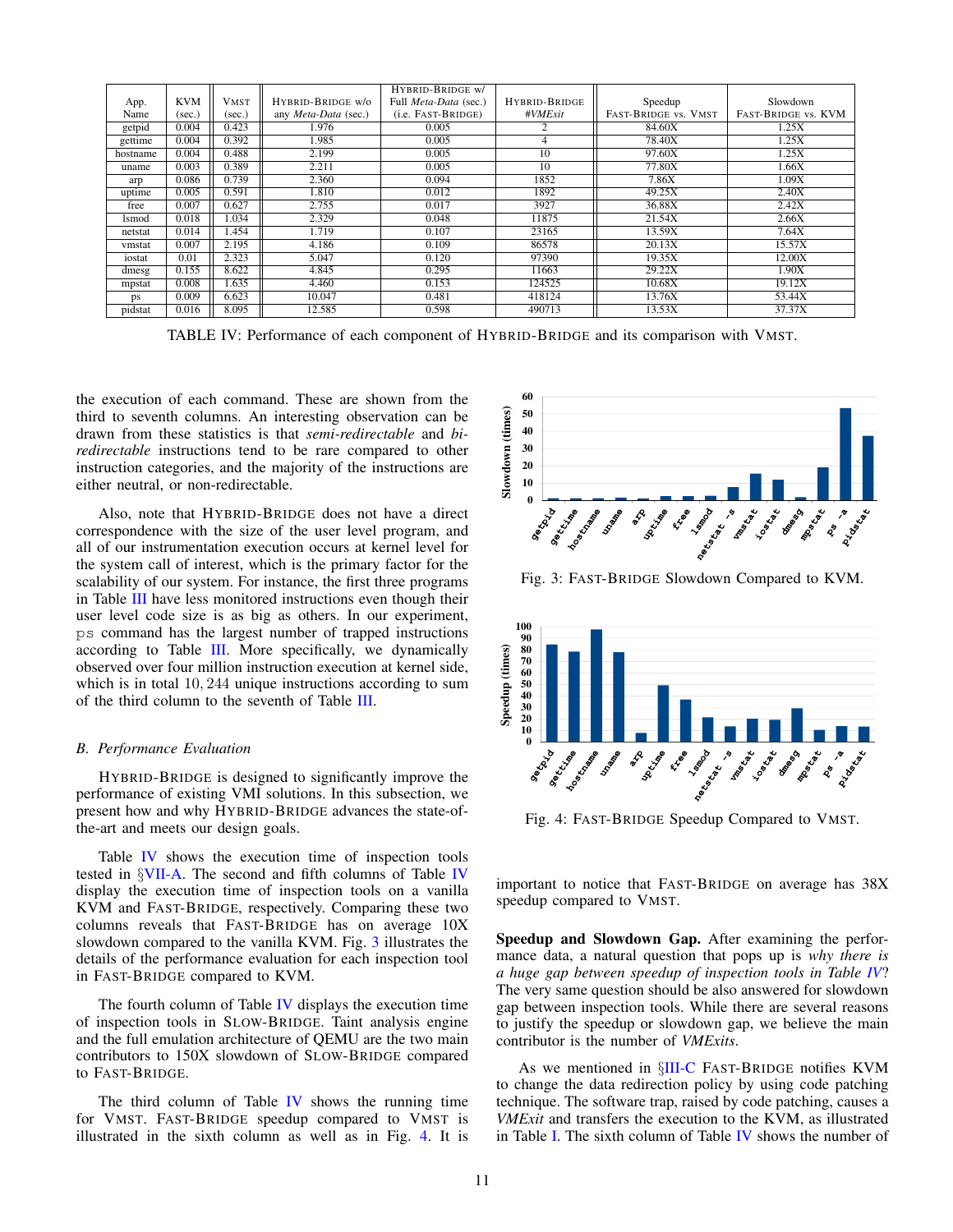<span id="page-11-1"></span>

| App.<br>Name | Description                   | Native (sec.) | VIRTUOSO (sec.) | $#X86$ Inst. in<br><b>VIRTUOSO</b> | FAST-BRIDGE (sec.) | <b>FAST-BRIDGE VS.</b><br><b>VIRTUOSO</b> |
|--------------|-------------------------------|---------------|-----------------|------------------------------------|--------------------|-------------------------------------------|
|              |                               |               |                 |                                    |                    |                                           |
| gettime      | Tells current time of system  | 0.004         | 0.023           | 482                                | 0.005              | 4.60X                                     |
| getpid       | Shows pid of current process  | 0.004         | 0.024           | 516                                | 0.005              | 4.80X                                     |
| tinyps       | A compact version of PS       | 0.020         | . 501           | 140843                             | 0.064              | 23.45X                                    |
| getprocname  | Displays current Process Name | 0.006         | 2.716           | 294797                             | 0.132              | 20.57X                                    |

TABLE V: Performance comparison of FAST-BRIDGE and VIRTUOSO

*VMExit* during the corresponding inspection tools' execution. We also illustrate this fact in Fig. [3,](#page-10-2) which sorts the inspection tools based on the number of *VMExit*s. We can observe from Fig. [3](#page-10-2) that as the number of *VMExits* increases from left to right, FAST-BRIDGE slowdown compared to vanilla KVM jumps from 25% to more than 20X. This trend clearly illustrates that *VMExit* is the main contributor to the FAST-BRIDGE overhead.

The FAST-BRIDGE speedup illustrated in Fig. [4](#page-10-3) also indicates the negative effect of *VMExit* on FAST-BRIDGE. In particular, Fig[.4](#page-10-3) shows as the number of *VMExit* increases from left to right, the speedup factor drops dramatically. For example getpid achieved 84X speedup because it needs only two *VMExit*s but ps cannot achieved better than 13X speedup because it causes more than 418,000 *VMExit*s.

Comparison with VIRTUOSO. In addition, we use the four inspection tools, shipped in VIRTUOSO source code, to compare the performance of FAST-BRIDGE and VIRTUOSO. The detailed result is presented in Table [V.](#page-11-1) We can see that FAST-BRIDGE achieves 4X-23X speed up (13X on average) compared to VIRTUOSO. The fifth column in Table [V](#page-11-1) shows the number of x86 instructions extracted by VIRTUOSO for each tool. Considering the fifth and the last columns of Table [V,](#page-11-1) we can see that as the size of inspection tool increases FAST-BRIDGE achieves a better speedup compared to VIRTUOSO.

We have verified that the two primary reasons of VIRTU-OSO's slowdown are: (1) *micro operations* code explosion – the number of *micro operations* often increases by 3X to 4X, and (2) executing the translated *micro operations* in Pythons (which is very slow).

Number of Fall-Backs. HYBRID-BRIDGE outperforms VMST and VIRTUOSO if the inspection tools primarily get executed in FAST-BRIDGE. It is important to find out how many times FAST-BRIDGE have to fall back to SLOW-BRIDGE before it can execute an inspection tool completely in FAST-BRIDGE.

In order to answer this question we take five different snapshots of untrusted VM and execute these inspections tools using HYBRID-BRIDGE. As shown in Fig. [5,](#page-11-2) in the first round when no *Meta-Data* is available, all the tools fall back to SLOW-BRIDGE and they all have a very high overhead. Fig. [5](#page-11-2) also shows that the first round of *Meta-Data* provides large enough instruction category information for FAST-BRIDGE: 11 out of 15 inspection tools with no more memoization (no more fall-back) to SLOW-BRIDGE.

The rest four inspection tools face new code paths in their second executions and fall back to SLOW-BRIDGE for the second time. After two rounds of execution on two different

<span id="page-11-2"></span>

Fig. 5: Execution time of inspection tools in HYBRID-BRIDGE with five different memory snapshots

memory snapshots, according to Fig[.5,](#page-11-2) FAST-BRIDGE is able to execute all the inspection tools on new memory snapshots without any support from SLOW-BRIDGE. In other words, after few runs all the inspection tools would be executed with a very low overhead in FAST-BRIDGE.

#### <span id="page-11-0"></span>VIII. LIMITATIONS AND FUTURE WORK

Homogeneity of Guest OS Kernel. As discussed in *§*[II,](#page-2-0) HYBRID-BRIDGE requires that both trusted VMs in FAST-BRIDGE and SLOW-BRIDGE deploy the same OS version as the untrusted VMs. Note that we only require the same version of guest OS kernel, and do not require the same set of kernel modules. For instance, lsmod can certainly return different sets of running kernel modules for different running instances, because end users might have different customizations for kernel modules.

Memory-only Introspections. Similar to VIRTUOSO and VMST, HYBRID-BRIDGE supports introspection tools that investigate only memory but not on files in the disk. It might be an option to directly mount disk file and inspect it. But for encrypted file system, we have to seek other techniques. We leave the introspection of disk files in future work.

Also, if a memory page is swapped out, HYBRID-BRIDGE, including VMST and VIRTUOSO cannot perform the introspection on these pages. However, we may argue that OSes usually tend not to swap out the kernel pages since they are shared between applications. In fact, kernel memory pages are never swapped out in Linux kernel [\[6\]](#page-13-12).

Attacking HYBRID-BRIDGE. Since HYBRID-BRIDGE is built atop KVM and QEMU, any individual successful exploits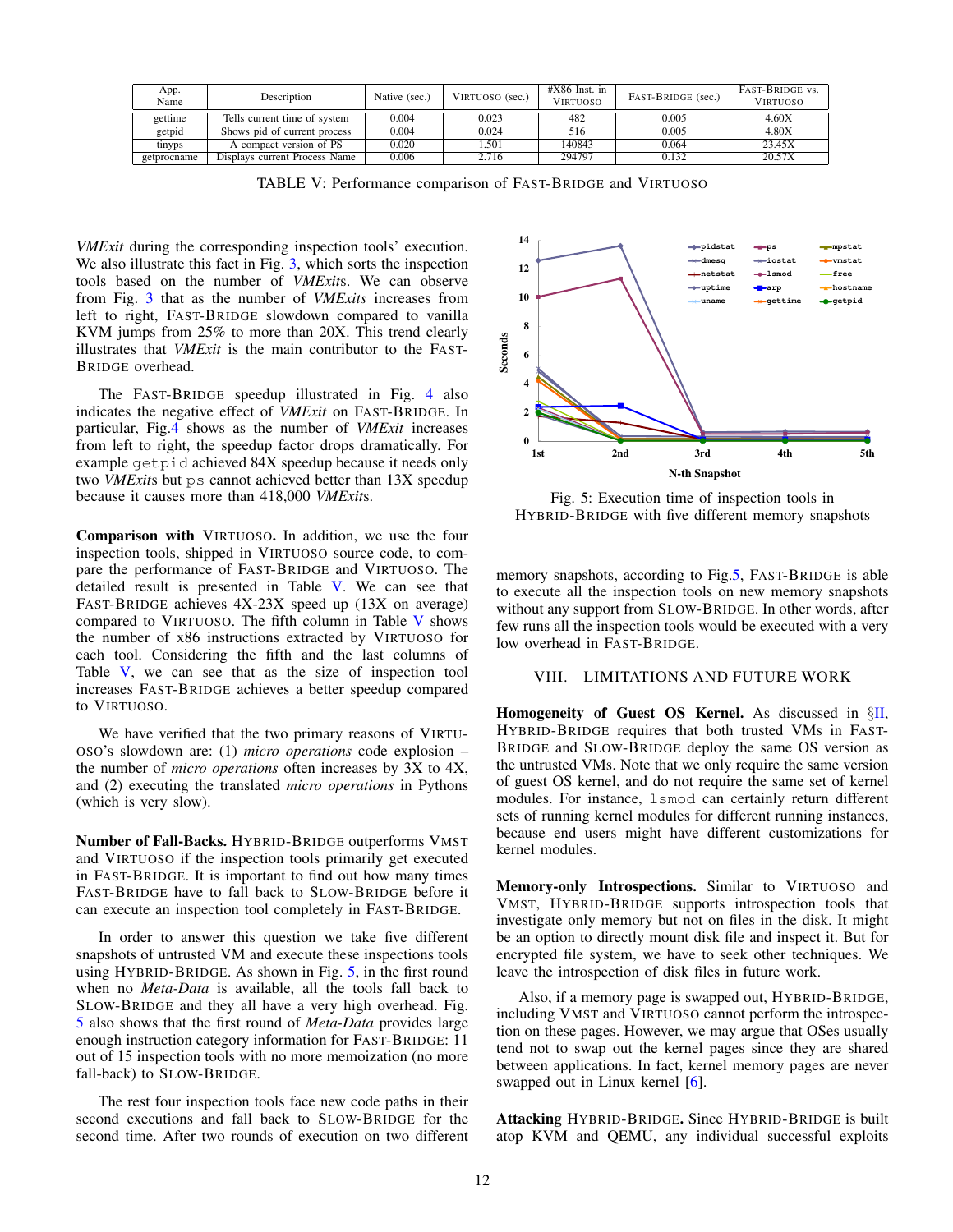against KVM or QEMU might be able to compromise HYBRID-BRIDGE, if our infrastructure is not completely isolated from attackers. Moreover, it might appear to be possible to launch a returned-oriented programming (ROP) attack, or other control flow hijack attacks against our trusted VM by manipulating the non-executable data in the untrusted VM kernel because HYBRID-BRIDGE consumes data from untrusted memory snapshot.

However, it is important to mention that HYBRID-BRIDGE monitors all the instruction execution (including the data flow), and it never fetches a return address from the untrusted VM (recall stack data is never redirected). Therefore, the only way for attacker to mislead the control flow of our trusted VM is to manipulate the function pointers. However, this can also be detected because we check all the instruction execution: whenever a function pointer value is loaded from untrusted VM and later gets called, we can raise flags (because we can observe this data flow) and stop the function call, though this will lead to a denial of service attack.

Evading Our Introspection. HYBRID-BRIDGE assists VMI developers to reuse inspection tools for introspection purposes. However if system calls and well defined APIs used in inspection tools are not rich enough to do a introspection task then HYBRID-BRIDGE cannot help further. For example, if a Linux rootkit removes a malicious task from *task lined list* then an inspection tool which rely on *task lined list* to enumerate all the running processes would fail to detect the malicious task. Note that both VIRTUOSO and VMST also face this limitation.

More Precise Execution Context Identification for *Bi-Redirectable Instructions*. FAST-BRIDGE depends on the execution context to determine the correct date redirection policy for *bi-redirectable instructions*. While our current approximation design with *CSC* and *PC* has not generated any conflict yet, if our SLOW-BRIDGE really detects such a case, we have to resort other means such as instrumenting kernel code to add certain wrapper to further differentiate the context or developing kernel path encoding technique. We leave this as another part of our future work if there does exist such a case.

Reducing VMExit Overhead. In *§*[VII-B,](#page-10-0) we showed that complicated introspection tools usually cause lots of *VMExits*, which are the main contributor to the FAST-BRIDGE performance overhead. Reducing *VMExits* would be an important immediate task. Part of our future efforts will address this problem. For instance, a possible way to improve the performance of FAST-BRIDGE is not to catch int3 (no VM Exit) in hypervisor level. Instead, we can introduce an in-guest kernel module and patch the int3 interrupt handler to switch the page table entries.

Supporting Kernel ASLR. HYBRID-BRIDGE currently works with Linux kernel, which so far has not deployed the kernel space address space layout randomization (ASLR) yet [\[17\]](#page-13-13). Addressing kernel ASLR for recent Windows-like system is another avenue of future work.

#### IX. RELATED WORK

<span id="page-12-0"></span>Virtual Machine Introspection (VMI). A common practice to achieve better security is through strong isolation from untrusted environment. Early introspection solutions such as Copilot [\[45\]](#page-14-8) employs two separate physical machines to provide isolation and uses a PCI card to pull the memory to the monitoring system. Recently, VMI has been increasingly used in many security applications to provide strong isolation. For instance, we have witnessed VMI being used in intrusion detection [\[22\]](#page-14-1), [\[43\]](#page-14-3), [\[44\]](#page-14-4), [\[15\]](#page-13-6), [\[19\]](#page-13-7), [\[20\]](#page-14-7), memory forensics [\[26\]](#page-14-17), [\[15\]](#page-13-6), [\[19\]](#page-13-7), process monitoring [\[51\]](#page-14-18), and malware analysis [\[13\]](#page-13-1), [\[31\]](#page-14-2).

VProbes [\[4\]](#page-13-14), a general purpose VMI framework, provides basic operation to interact with VMM and guest OS but introspection developer is responsible to traverse the guest OS kernel data structures and find the required data in kernel. VProbes does not provide any automatic mechanism to address the semantic gap.

*Min-c* [\[29\]](#page-14-19) is a C interpreter which extract kernel data structure definitions automatically to assist VMI developers. While *Min-c* cuts the development time of introspection tool, it is different from HYBRID-BRIDGE, VIRTUOSO [\[15\]](#page-13-6), VMST [\[19\]](#page-13-7), and EXTERIOR [\[21\]](#page-14-20) (a guest VM writable extension of VMST) in a sense that it does not provide any support to reuse the existing inspection tool and the VMI developer must develop the introspection tool from scratch.

VIRTUOSO, VMST, EXTERIOR, and HYBRID-BRIDGE pursue the same goal, namely, (automatically) bridging the semantic-gap through binary code reuse. HYBRID-BRIDGE outperforms VMST and VIRTUOSO by an order of magnitude in terms of performance overhead. Furthermore, HYBRID-BRIDGE supports a fall back mechanism to address the coverage problem, whereas VIRTUOSO does not have a reliable mechanism to solve this issue. Meanwhile, compared to VMST, HYBRID-BRIDGE has a novel decoupled execution component that runs a lazy taint analysis on a separate VM, which significantly reduce the performance cost.

Hybrid-Virtualization. While recently there are a number of systems which combine both hardware virtualization and software virtualization (e.g. TBP [\[27\]](#page-14-21), Aftersight [\[32\]](#page-14-22), and V2E [\[55\]](#page-14-23)), they have different goals and different techniques. In particular, TBP detects malicious code injection attack by using taint tracking to prevent execution of network data. The protected OS is running on Xen and uses page fault to switch execution to QEMU for taint-tracking when tainted data is being processed by the CPU. Aimed at heavyweight analysis on production workload, Aftersight decouples analysis from execution by recording all VM inputs on a VMware Workstation and replaying them on QEMU. Designed for malware analysis, V2E uses hardware virtualization to record the malware execution trace at page level, and uses page fault to transfer control to software virtualization; whereas HYBRID-BRIDGE uses int3 patch to cause *VMExit* and control the transitions between *redirectable* and *non-redirecatable* instructions at instruction level as well as control the transitions to software virtualization.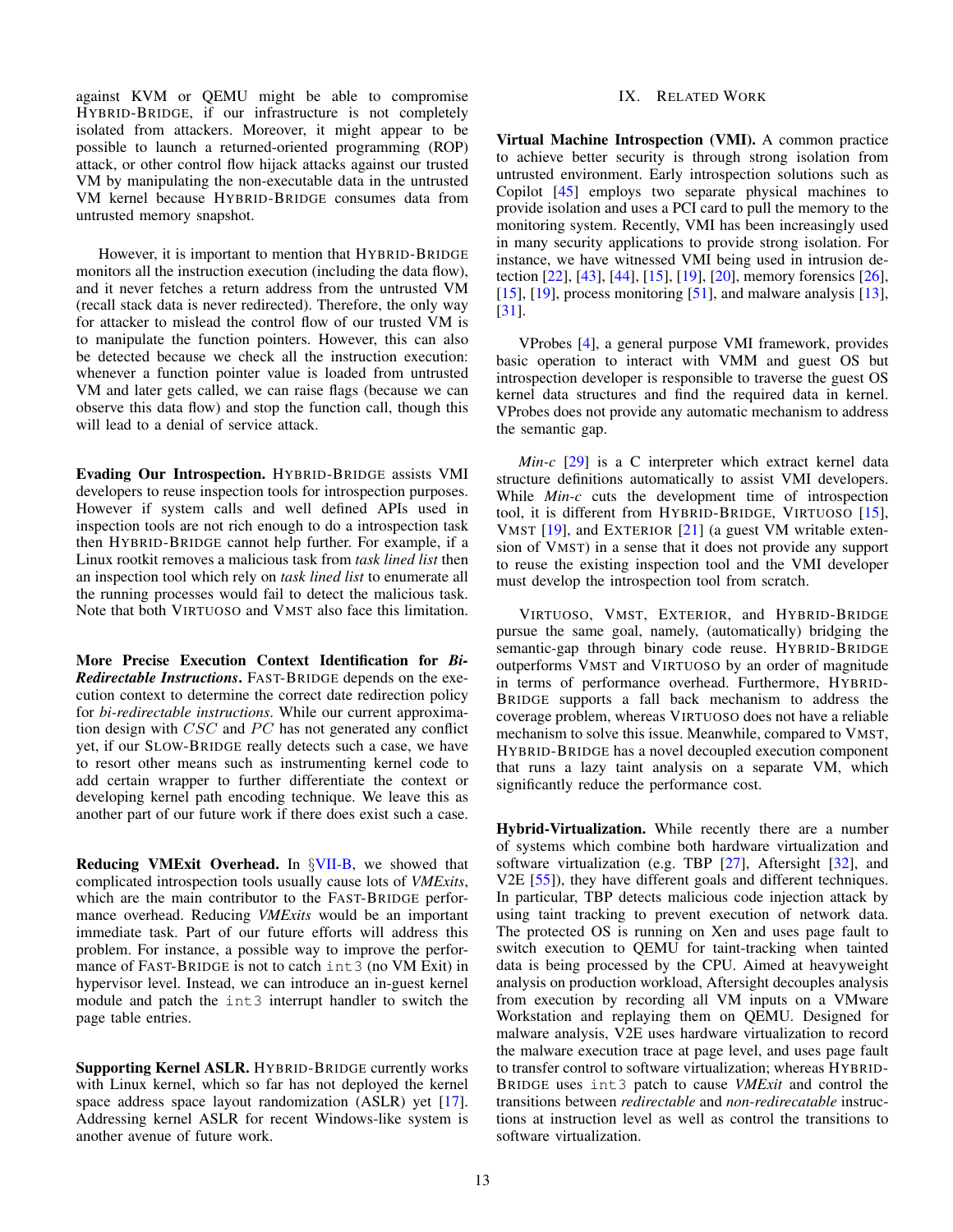**Training Memoization.** Memoization [\[39\]](#page-14-10) is an optimization technique that remembers the results corresponding to some set of specific inputs, thus avoiding the recalculation when encountering these inputs again. This has been used in many applications such as deterministic multithreading (via schedule memoization  $[11]$ ) and taint optimization (e.g., FLEXITAINT [\[54\]](#page-14-24) and DDFT [\[30\]](#page-14-25)).

While HYBRID-BRIDGE and FLEXITAINT [\[54\]](#page-14-24) may seem similar at very high level regarding taint memoization but they operate in different world and face different challenges. FLEXITAINT is an instruction level CPU cache (very similar to Translation Lookaside Buffer) to enhance taint operation with low overhead in CPU, whereas HYBRID-BRIDGE is based on the idea of decoupling taint analysis from the main execution engine (i.e., FAST-BRIDGE) without any taint analysis inside it. For DDFT [\[30\]](#page-14-25), the substantial difference is that its taint memoization works at user level program much like a compiler optimization to speed up the taint analysis, whereas HYBRID-BRIDGE works at hypervisor level with no intention to speed up the taint analysis itself. Also, our memoization not only does remember the tainted data, but also remember other types of meta-data such as the offset for each return address for biredirection instructions.

Binary Code Reuse. Recently, the concept of binary code reuse has gained a lot of attention, and been exploited to address a wide variety of interesting security problems such as malware analysis  $[8]$ ,  $[34]$ ,  $[56]$ , attack construction  $[37]$ , and VMI [\[15\]](#page-13-6), [\[19\]](#page-13-7), [\[21\]](#page-14-20). BCR [\[8\]](#page-13-16) and Inspector Gadget [\[34\]](#page-14-26) extract certain malware feature in a self-contained manner and reuse it to analyze the malware. Most recently, TOP [\[56\]](#page-14-27) demonstrates that we can dynamically decompile malware code, unpack and transplant malware functions.

Dynamic Binary Code Patching. Dynamic binary patching tools such as DDT  $[35]$  have been around for more than 50 years. In the past decade, general dynamic binary instrumentation tools such as DynInst [\[7\]](#page-13-17), DynamoRIO [\[1\]](#page-13-18), PIN [\[38\]](#page-14-30), and Valgrind [\[40\]](#page-14-31) have been used for a wide variety of tasks include performance profiling [\[52\]](#page-14-32), tracing [\[42\]](#page-14-33), sandboxing  $[36]$ , debugging  $[50]$  and code optimization  $[53]$ . In HYBRID-BRIDGE, we apply dynamic binary code patching technique that is often used by debuggers to set up break point on the monitored program, to trap the guest-OS execution to hypervisor and enforce data redirection policies.

#### X. CONCLUSION

<span id="page-13-9"></span>We have presented HYBRID-BRIDGE, a fast virtual machine introspection system that allows the reuse of the existing binary code to automatically bridge the semantic gap. HYBRID-BRIDGE combines the strengths of both training based scheme from VIRTUOSO, which is fast but incomplete, and online kernel data redirection based scheme from VMST, which is slow but complete. By using a novel fall back mechanism with *decoupled execution* and *training memoization* at hypervisor layer, HYBRID-BRIDGE decouples the expensive execution of taint analysis engine from hardwarebased virtualization such as KVM and moves it to softwarebased virtualization such as QEMU. By doing so, HYBRID-BRIDGE significantly improves the performance of existing solutions with one order of magnitude as demonstrated in our experimental results.

#### ACKNOWLEDGMENT

We would like to thank the anonymous reviewers for their comments. This research was supported in part by a research gift from VMware Inc. Any opinions, findings conclusions, or recommendations expressed are those of the authors and not necessarily of the VMware.

#### **REFERENCES**

- <span id="page-13-18"></span>[1] Dynamorio dynamic instrumentation tool platform. http://dynamorio.org.
- [2] Intel 64 and ia-32 architectures software developer's manual volume 3b: System programming guide. http://www.intel.com/Assets/PDF/manual/253669.pdf.
- <span id="page-13-10"></span>[3] QEMU: an open source processor emulator. http://www.qemu.org/.
- <span id="page-13-14"></span>[4] Vprobe toolkit. https://github.com/vmware/vprobe-toolkit.
- <span id="page-13-3"></span>[5] F. Baiardi and D. Sgandurra. Building trustworthy intrusion detection through vm introspection. In *Proceedings of the 3rd International Symposium on Information Assurance and Security (IAS'07)*, pages 209–214, 2007.
- <span id="page-13-12"></span>[6] D. Bovet and M. Cesati. *Understanding The Linux Kernel*. Oreilly & Associates Inc, 2005.
- <span id="page-13-17"></span>[7] B. Buck and J. K. Hollingsworth. An api for runtime code patching. *International Journal of High Performance Computing Applications*, 14(4):317–329, 2000.
- <span id="page-13-16"></span>[8] J. Caballero, N. M. Johnson, S. McCamant, and D. Song. Binary code extraction and interface identification for security applications. In *Proceedings of the 17th Annual Network and Distributed System Security Symposium (NDSS'10)*, San Diego, CA, February 2010.
- <span id="page-13-4"></span>[9] M. Carbone, W. Cui, L. Lu, W. Lee, M. Peinado, and X. Jiang. Mapping kernel objects to enable systematic integrity checking. In *The 16th ACM Conference on Computer and Communications Security (CCS'09)*, pages 555–565, Chicago, IL. October 2009.
- <span id="page-13-0"></span>[10] P. M. Chen and B. D. Noble. When virtual is better than real. In *Proceedings of the Eighth Workshop on Hot Topics in Operating Systems (HOTOS'01)*, pages 133–138, Elmau/Oberbayern, Germany. 2001.
- <span id="page-13-15"></span>[11] H. Cui, J. Wu, C.-C. Tsai, and J. Yang. Stable deterministic multithreading through schedule memoization. In *Proceedings of the Ninth Symposium on Operating Systems Design and Implementation (OSDI '10)*. October 2010.
- <span id="page-13-5"></span>[12] W. Cui, M. Peinado, Z. Xu, and E. Chan. Tracking rootkit footprints with a practical memory analysis system. In *Proceedings of USENIX Security Symposium*. August, 2012.
- <span id="page-13-1"></span>[13] A. Dinaburg, P. Royal, M. Sharif, and W. Lee. Ether: malware analysis via hardware virtualization extensions. In *Proceedings of the 15th ACM conference on Computer and communications security (CCS'08)*, pages 51–62, Alexandria, Virginia. October 2008.
- <span id="page-13-11"></span>[14] B. Dolan-Gavitt. Virtuoso: Whole-system binary code extraction for introspection. https://code.google.com/p/virtuoso/.
- <span id="page-13-6"></span>[15] B. Dolan-Gavitt, T. Leek, M. Zhivich, J. Giffin, and W. Lee. Virtuoso: Narrowing the semantic gap in virtual machine introspection. In *Proceedings of the 32nd IEEE Symposium on Security and Privacy (SP'11)*, pages 297–312, Oakland, CA. May 2011.
- <span id="page-13-2"></span>[16] B. Dolan-Gavitt, B. Payne, and W. Lee. Leveraging forensic tools for virtual machine introspection. *Technical Report; GT-CS-11-05*, 2011.
- <span id="page-13-13"></span>[17] J. Edge. Randomizing the kernel, 2013. http://lwn.net/Articles/546686/.
- <span id="page-13-8"></span>[18] B. Fabrice. Qemu, a fast and portable dynamic translator. In *Proceedings of the 2005 USENIX Annual Technical Conference (ATC'05)*, Anaheim, CA. June 2005.
- <span id="page-13-7"></span>[19] Y. Fu and Z. Lin. Space traveling across vm: Automatically bridging the semantic gap in virtual machine introspection via online kernel data redirection. In *Proceedings of the 2012 IEEE Symposium on Security and Privacy (SP'12)*, pages 586–600, San Fransisco, CA. May 2012.